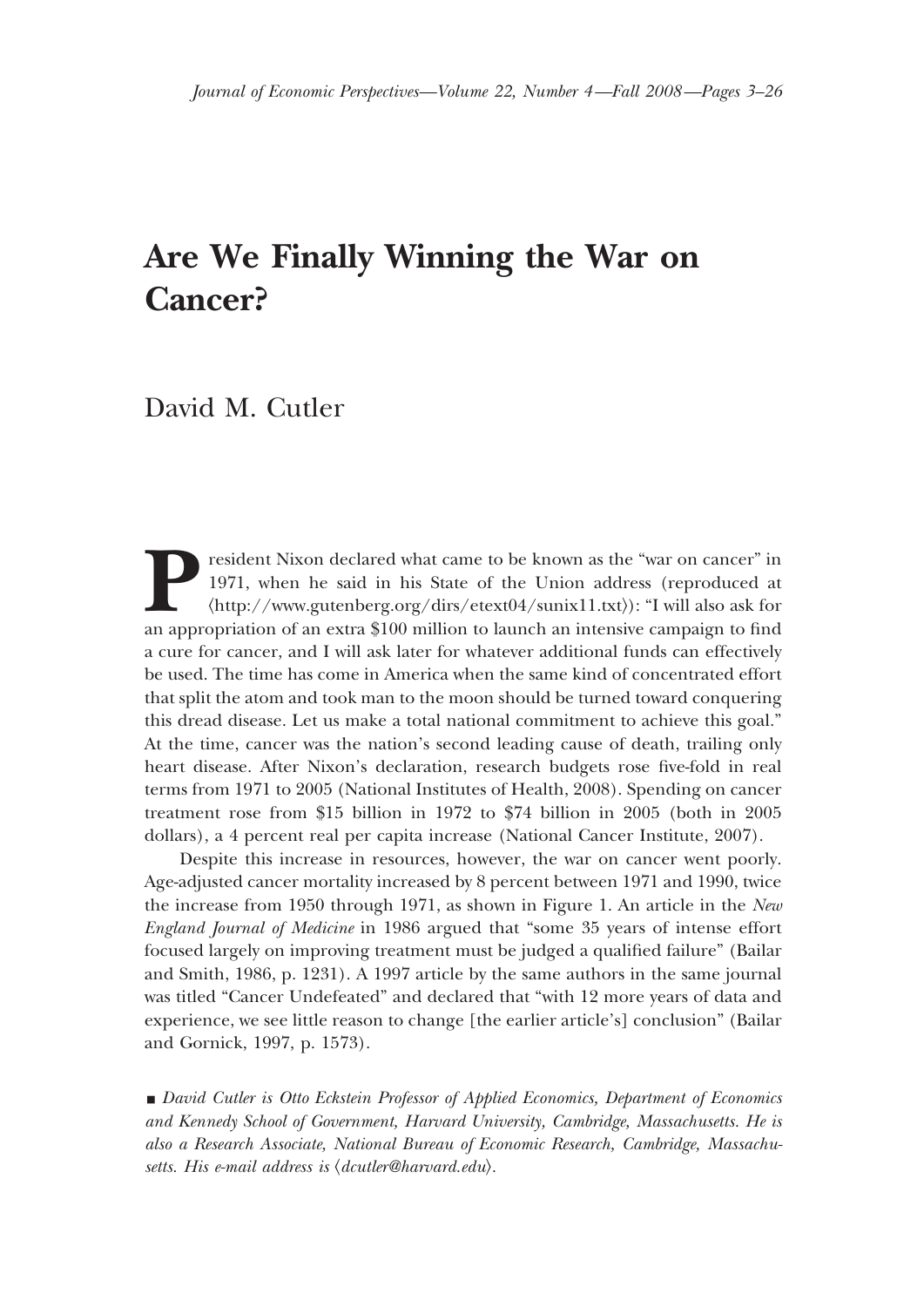



*Note:* Data are adjusted to the 2000 population distribution and corrected for changes in the classification of deaths over time.

Since 1990, however, the situation has changed. Between 1990 and 2004, age-adjusted cancer mortality fell by 13 percent. This drop translates into an increase in life expectancy at birth of half a year—roughly a quarter of the two-year increase in life expectancy over this time period and a third of the increase in life expectancy at age 45. The decline brings cancer mortality to its lowest level in 60 years. In the war on cancer, optimism has replaced pessimism. The American Cancer Society (1996) has set a goal to halve cancer deaths by 2015. The National Cancer Institute issued a "challenge goal" of eliminating suffering and death due to cancer by 2015 (von Eschenbach, 2005), which is not meant to imply a cure for cancer, but rather preventing many cancers and treating the others so that cancer becomes primarily a chronic long-term condition, rather than an often-fatal acute condition.

In this paper, I evaluate the reasons for the reduction in cancer mortality and the implications of that decline. I highlight three factors as leading to improved survival. Most important is cancer screening: mammography for breast cancer and colonoscopy for colorectal cancer. These technologies have had the largest impact on survival, at relatively moderate cost. Second in importance are personal behaviors, especially the reduction in smoking. Tobacco-related mortality reduction is among the major factors associated with better health, likely at a cost worth paying. Third in importance, and more controversial, are treatment changes. Improvements in surgery, radiation, and chemotherapy have contributed to improved survival for a number of cancers, but at high cost. The major challenge for cancer care in the future is likely to be the balancing act between what we are able to do and what it makes sense to pay for.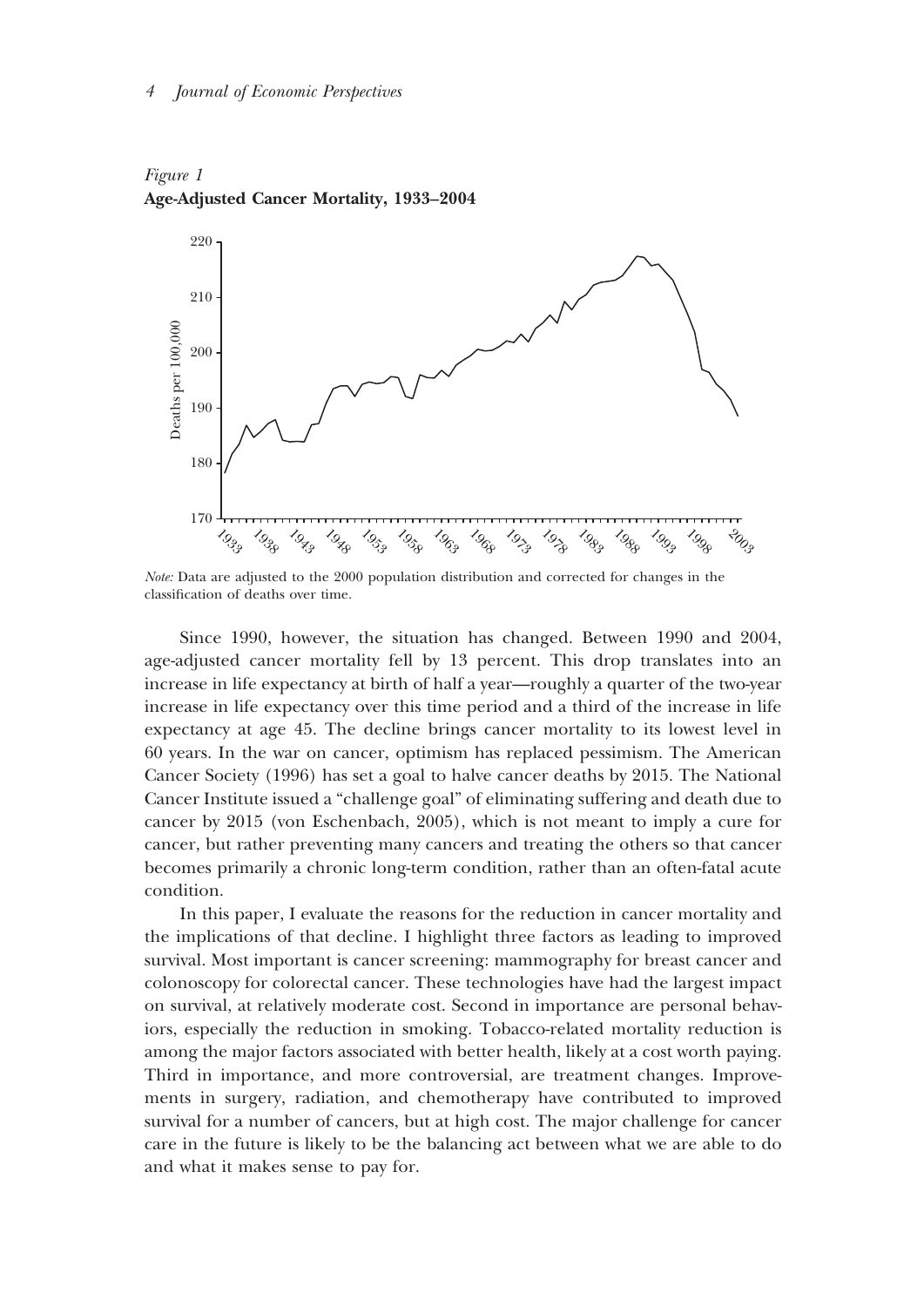### **The Major Faces of Cancer**

Cancer is a disease characterized by abnormal growth and spread of cells. Almost all cells in the body divide to promote growth when young and repair injury when older. Appropriate cell division occurs when necessary and ends when no longer needed. Cancer cells divide without reason or limit. Ultimately, cancer cells pile up into a nonstructured mass, called a tumor. Benign tumors grow but do not spread. Malignant cancers spread, destroying the organs they invade. Left uncontrolled, malignant cancer will result in death.

While all cancers share certain characteristics, they differ in important ways. Generally, the difference is associated with the part of the body where the cancer originated. Breast cancer cells will always resemble breast cancer cells, even if the cancer spreads to another organ. Thus, treatment is customized to the origin of the cancer. Over 100 types of cancer have been identified. In practice, though, most cancer mortality is associated with a few principle sites. I consider the major solid tumors: lung and other tobacco-related cancers; colorectal cancer; female breast cancer; and prostate cancer.

Solid tumors come in two basic flavors: localized (located only in the originating tissue) and metastatic (having spread to other parts of the body). Localized cancer isn't fatal; metastatic cancer is both lethal and incurable—even with recent treatment advances. It follows that there are three ways to reduce cancer deaths. First, the cancer can be prevented from occurring at all. Second, the cancer can be caught when it is still local, reducing the chance of a metastatic progression. Many local cancers are detected through screening. Third, treatment of the localized disease can be improved. Surgery is often the first option, with radiation and chemotherapy as supplements. Prevention, screening, and treatment are thus the keys to cancer control.

Table 1 displays the primary cancers that I analyze, their risk factors, screening technologies, and primary treatments. Not all risk factors are known for certain the risk factors noted in Table 1 are those classified as "definite" by Colditz et al. (2000). In some cases, studies since 2000 have expanded on our knowledge of risk factors. Still, most of the important developments in the war on cancer relate to these definite risk factors.

#### **Tobacco-Related Cancers**

Lung cancer (including cancer of the trachea and bronchus) is the leading cancer-related cause of death, accounting for 28 percent of cancer deaths. Lung cancer is almost entirely a result of behavioral and environmental insult, especially tobacco smoke and airborne particulates such as asbestos. The risk of developing lung cancer is 10 times higher among heavy smokers (people smoking 25 or more cigarettes per day) than among nonsmokers (this ratio is termed the relative risk). Lung cancer is not the only tobacco-related cancer. Cancers of the lip, larynx, bladder, pancreas, and esophagus are also strongly related to tobacco smoke. The relative risk associated with heavy smoking compared with nonsmokers is 3.0 for bladder cancer and 2.5 for pancreatic cancer.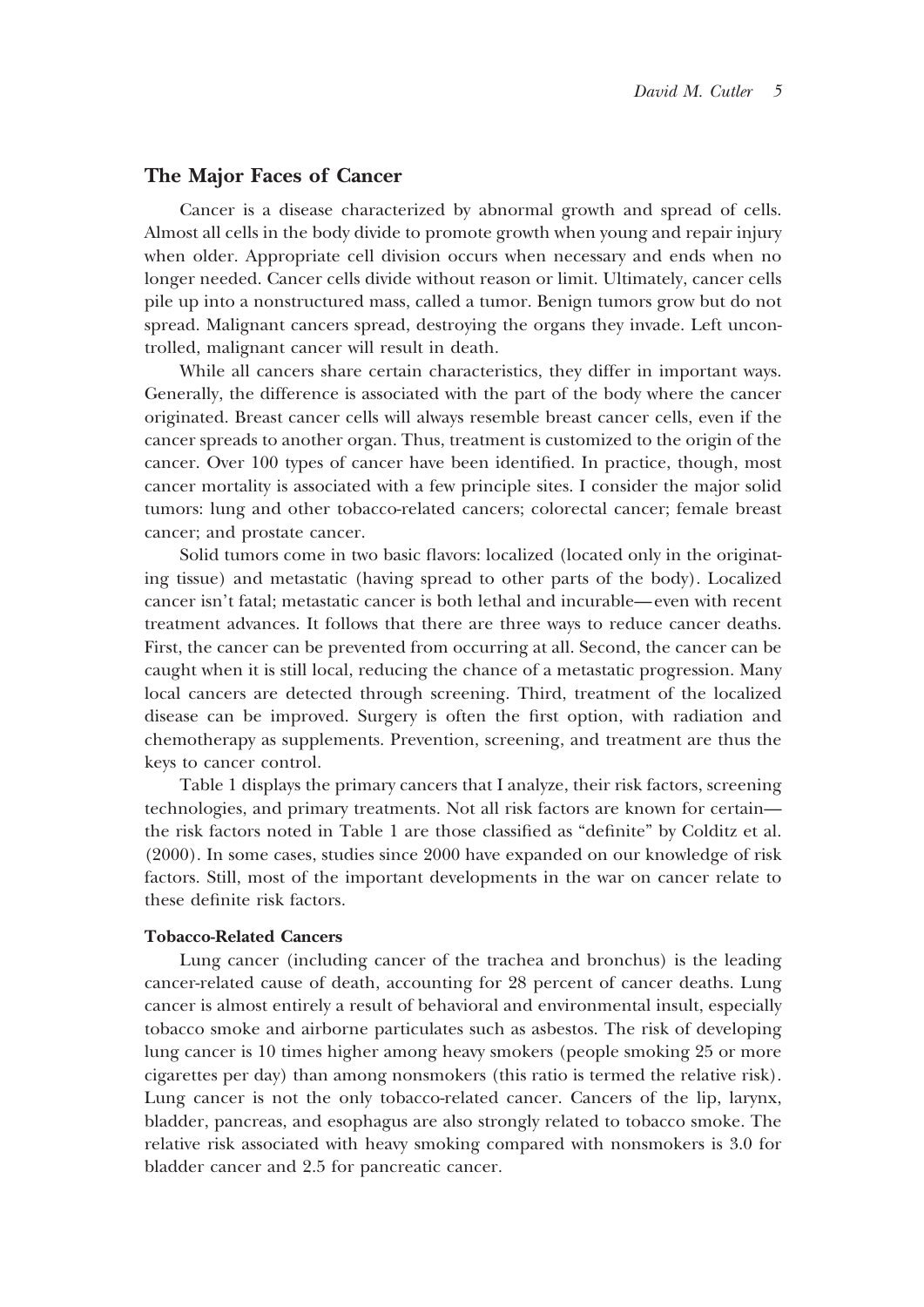|                                                                                  | Behavioral/environmental<br>risk factors                                                                                                                                                      |                                               | <b>Screening</b>                                             | Treatment                                                             |                               |
|----------------------------------------------------------------------------------|-----------------------------------------------------------------------------------------------------------------------------------------------------------------------------------------------|-----------------------------------------------|--------------------------------------------------------------|-----------------------------------------------------------------------|-------------------------------|
| Cancer site                                                                      | Factor                                                                                                                                                                                        | Relative<br>risk                              | Major options                                                | Major options                                                         | Five-year<br>survival<br>rate |
| <b>Tobacco-related</b>                                                           |                                                                                                                                                                                               |                                               |                                                              |                                                                       |                               |
| $(40\% \text{ of cancer})$<br>deaths; $22\%$ of<br>mortality decline)            | Tobacco <sup>a</sup><br>Occupational<br>exposure<br>Vegetables <sup>b</sup>                                                                                                                   | 10.0<br>0.7                                   | Chest CT (rare)                                              | Surgery <sup>g</sup><br>Chemotherapy<br>Radiation                     | 15%                           |
| Colorectal                                                                       |                                                                                                                                                                                               |                                               |                                                              |                                                                       |                               |
| $(10\% \text{ of cancer})$<br>deaths; 22% of<br>mortality decline)               | Obesity<br>Inflammatory bowel<br>disease<br>Regular aspirin<br>Screening<br>Folate                                                                                                            | 1.5<br>1.5<br>0.7<br>0.5<br>0.5               | Colonoscopy,<br>sigmoidoscopy,<br>fecal occult<br>blood test | Surgery <sup>g</sup><br>Chemotherapy<br>Radiation                     | 64%                           |
| <b>Female Breast</b>                                                             |                                                                                                                                                                                               |                                               |                                                              |                                                                       |                               |
| $(7\% \text{ of cancer})$<br>deaths; 18% of<br>mortality decline)                | Ionizing radiation<br>Estrogen replacement<br>Age at first birth <sup>c</sup><br>Height <sup>d</sup><br>Age at menopause <sup>e</sup><br>Number of births<br>Age at first period <sup>1</sup> | 2.0<br>1.7<br>1.5<br>1.3<br>1.2<br>1.1<br>0.8 | Mammography                                                  | Surgery <sup>g</sup><br>Chemotherapy<br>Radiation<br>Hormonal therapy | 89%                           |
| Prostate<br>$(5\% \text{ of cancer})$<br>deaths; $15\%$ of<br>mortality decline) |                                                                                                                                                                                               |                                               | prostate-specific<br>antigen (PSA)<br>test                   | Surgery <sup>g</sup><br>Radiation<br>Hormonal therapy<br>Chemotherapy | 99%                           |

## *Table 1* **Characteristics of Major Solid Tumors**

*Note:* Relative risk is the risk of developing cancer for a person with the risk factor divided by the risk for a person without the risk factor. Tobacco-related cancers include cancer of the lung/trachea/bronchus, lip, larynx, bladder, pancreas, and esophagus. Risk factors are definite risk factors, as defined by Colditz et al. (2000). The relative risk is the ratio of mortality for people with the risk factor compared to people without the risk factor. A value greater than 1.0 indicates a higher risk among people with the characteristic; a value less than 1.0 indicates that the characteristic is protective for cancer. Five-year survival is survival for cancer patients relative to the demographically adjusted population as a whole. <sup>a</sup> Impact of heavy tobacco use on lung cancer. Moderate use has a relative risk of 5.0. Light use has a relative risk of 2.0.

- <sup>b</sup> Impact on lung cancer.
- $c \geq 35$  versus  $\leq 20$ .
- $\rm ^d$  >5 foot 7 inches.
- <sup>e</sup> five-year increment.
- $f \geq 15$  vs.  $\leq 11$ .
- <sup>g</sup> Local or regional stage

I group these cancers along with lung cancer into a tobacco-related cancer group, which accounts for 40 percent of cancer. Seventy percent of tobacco-related cancers are due to lung cancer, so the specific discussion refers to that site.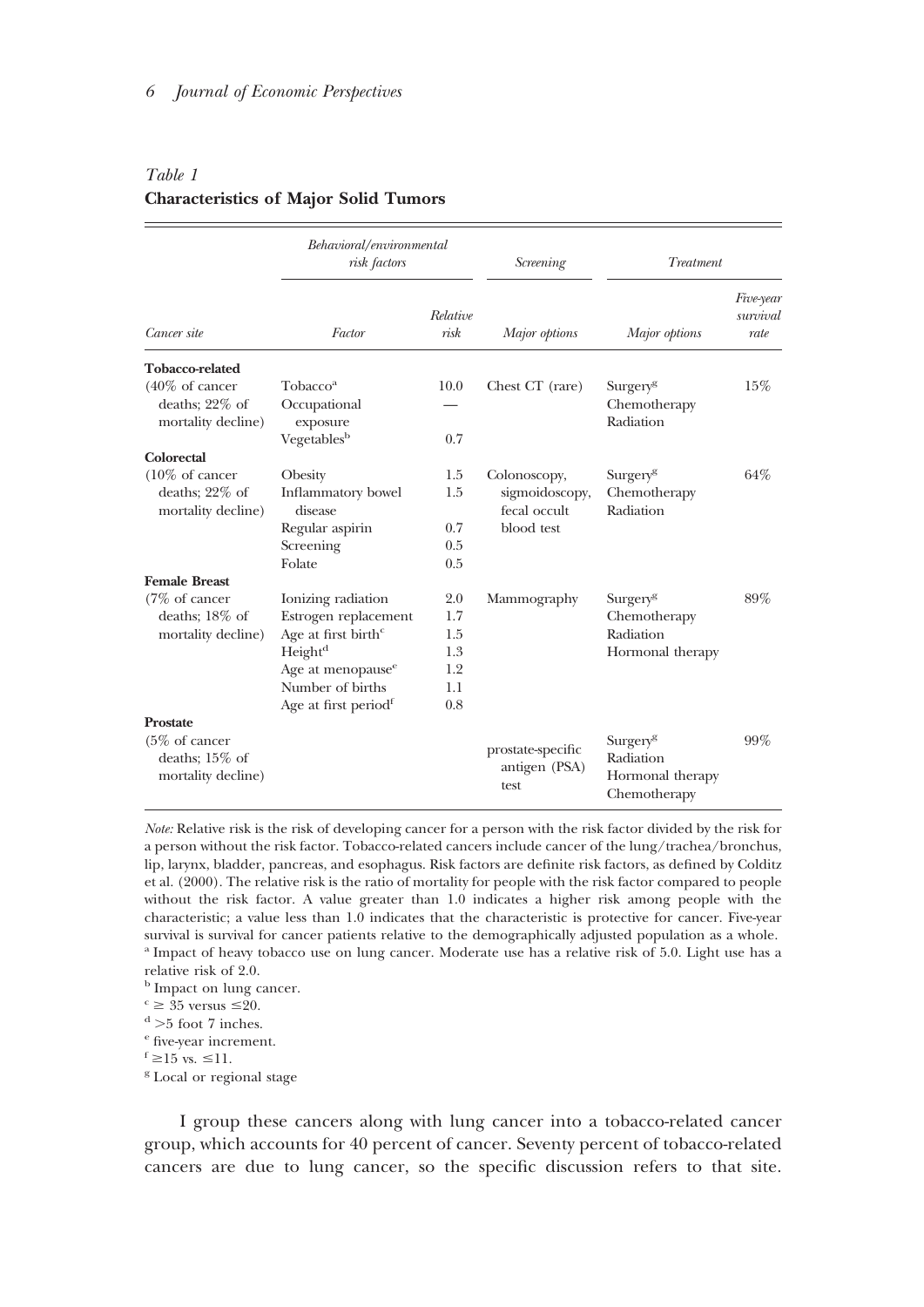

## *Figure 2* **Age-adjusted Mortality for Major Solid Tumors, 1979–2004**

*Note:* Tobacco-related mortality rate is measured along the right axis; colorectal, female breast, and prostate mortality rates are measured along the left axis.

Tobacco-related cancer incidence and mortality rose markedly prior to 1990 and has declined since then (as shown in Figure 2), mirroring—with a lag—the trend in smoking. Between 1990 and 2004, tobacco-related cancer mortality fell by 8 percent, accounting for 22 percent of the total reduction in cancer-related deaths over this time period.

There is relatively little screening for tobacco-related cancers. Traditional lung cancer screening involved chest x-rays or sputum analysis, but the use of these tests was never shown to be associated with improved survival. More recently, helical CT (in which the X-rays move as a spiral or helix—thus the name) has offered the possibility of better images. Still, consensus guidelines do not recommend their use. The U.S. Preventive Services Task Force (2004) found that while lung cancer screening led to detection of lung cancer at earlier stages, it did not improve survival. Further, the false positive rate is high, leading to some harm from testing. Most lung cancers are detected during a clinical examination.

Surgery is an option for cancers confined to the lung, but two-thirds of lung cancers are not detected until the cancer has spread beyond its initiation point, with half of those cases displaying significant involvement of other organs.<sup>1</sup> Che-

<sup>1</sup> Cancer is typically divided into stages: in situ (the original tissue only); stage I (relatively small, with no lymph node involvement or spread to other organs); stage II (slightly larger tumors, or tumors spread to a small number of nearby lymph nodes); stage III (greater lymph node involvement); and stage IV (spread to other organs or lymph nodes farther away). Tumors with lymph node involvement are referred to as regional cancer, and stage IV cancer is metastatic cancer. In some cases, cancer stages will be subdivided to reflect the extent of cancer spread.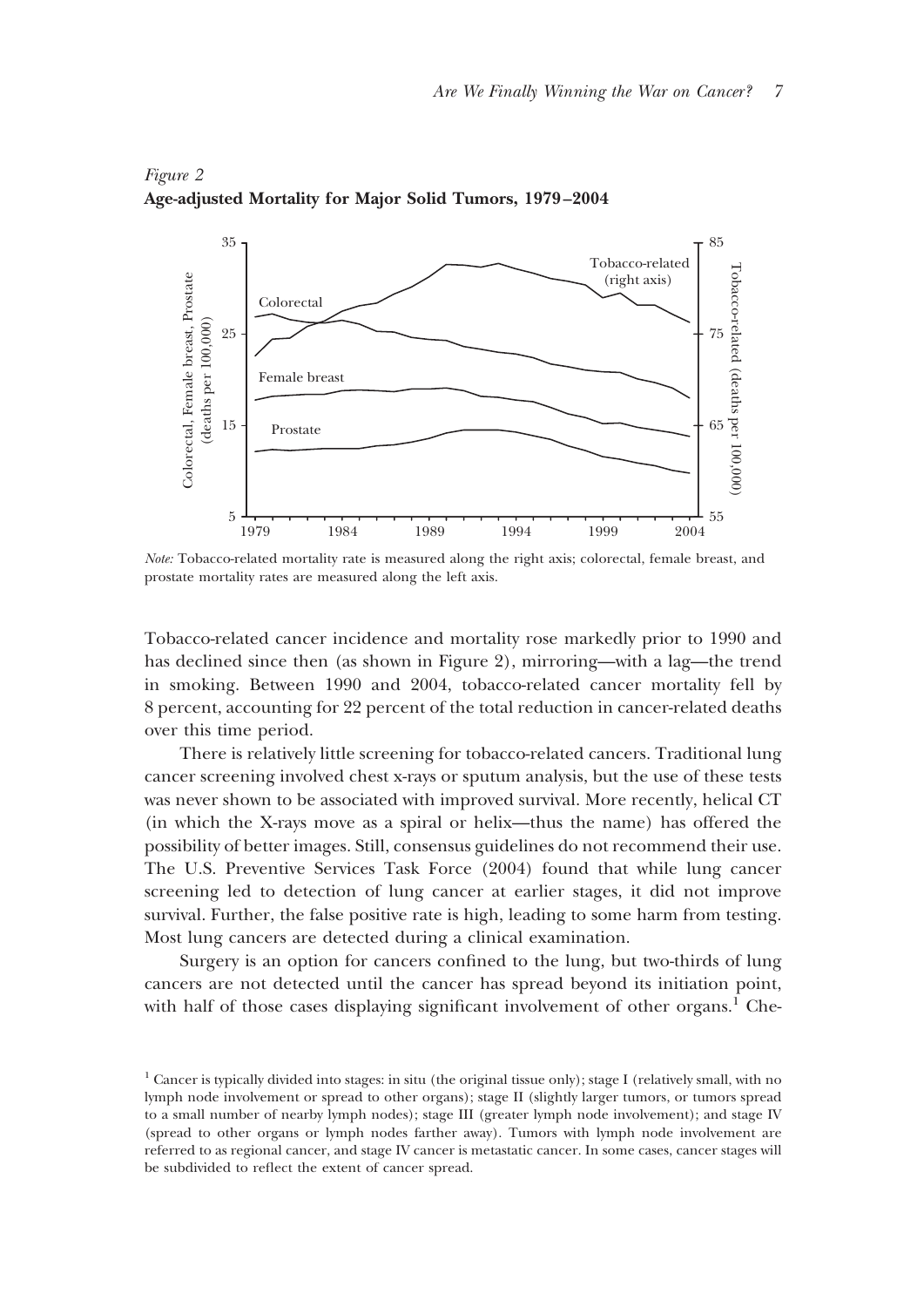motherapy and radiation are more common treatments in such situations. Chemotherapy for lung cancer has advanced over time, with an increase from one primary chemotherapy agent in the 1980s to many more in the 1990s. Still, therapy for lung cancer remains not very effective, and medical care is often only palliative. Relative five-year survival rates for lung cancer—survival compared to the demographically matched population as a whole—are only 15 percent.

#### **Colorectal Cancer**

Colon and rectal cancers are the second leading cancer-related cause of death, accounting for 10 percent of cancer mortality. Colorectal cancer mortality declined by 26 percent between 1990 and 2004, accounting for 22 percent of the overall reduction in cancer deaths, the same share of the reduction as tobacco-related cancers.

Many factors lead to colorectal cancer. The largest modifiable factor is obesity, which raises the risk of colorectal cancer by 50 percent. Since obesity has increased over time, this factor implies an increased cancer risk. A history of inflammatory bowel disease also increases colorectal cancer risk, although this condition is rare. Colorectal cancer incidence declines with regular aspirin use and folate consumption (generally in the form of multivitamins). Use of these preventive measures has increased over time (Knudsen, 2005; Vogelaar et al., 2006).

There are a number of screening technologies for colorectal cancer: fecal occult blood testing (looking for blood in the stool), sigmoidoscopy, and colonoscopy (the latter two involve looking at the inside the colon with a flexible camera). The screening tests differ in their effectiveness, price, and discomfort. The most important screening development was colonoscopy, which has a preventive as well as a screening purpose. During a colonoscopy, cancerous or pre-cancerous polyps are often found and removed, reducing subsequent cancer occurrence. Colonoscopy was approved for use in 1978. Thirty percent of age-recommended people had received a colonoscopy by 1990, and 39 percent had by 2000.

For people diagnosed with colorectal cancer, treatment options include surgery, chemotherapy, and radiation, with the three often used in concert. Surgery has been standard in colorectal cancer for many years, but process innovations have improved its effectiveness over time. Chemotherapy has also advanced. Clinical trials supporting the use of chemotherapy in adjuvant settings (as a companion to other therapies) were published in the late 1980s, and quickly became the treatment standard. In the late 1990s and early 2000s, several new chemotherapy agents were developed, including some of the most expensive drugs on the market today. Typically, the new drugs are used in combination with each other or older drugs.

Partly as a result of better treatment and partly as a result of earlier detection, the five-year relative survival rate for colorectal cancer is nearly two-thirds. Figure 2 shows that colorectal cancer mortality has been declining since 1980, with a particularly rapid decline since 1999.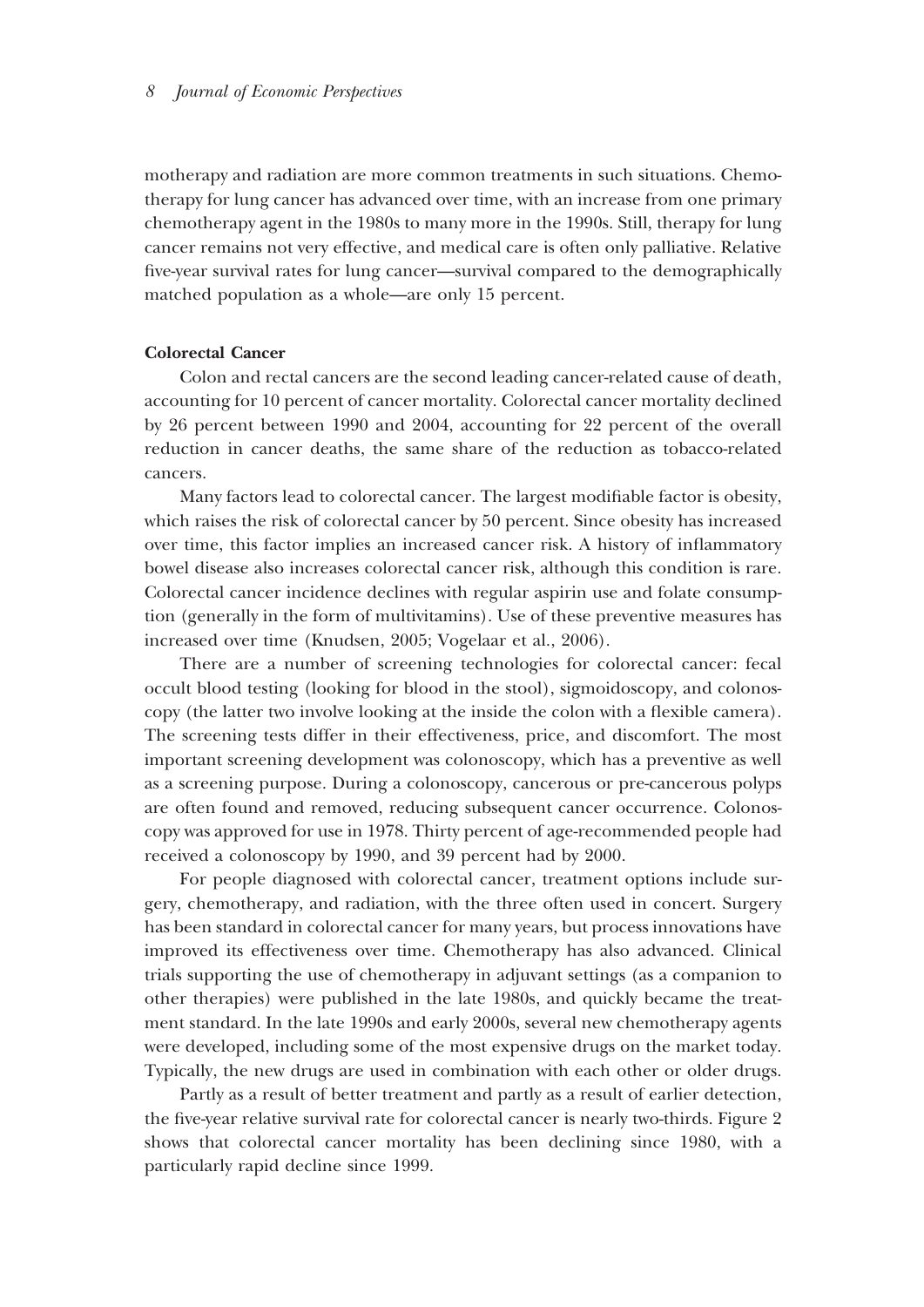#### **Breast Cancer**

Breast cancer is the third leading cause of cancer mortality (second among women), accounting for 7 percent of all cancer deaths. Breast cancer mortality declined after 1990, as shown in Figure 2. The cumulative decline is 28 percent, or 18 percent of the total reduction in cancer deaths.

A substantial amount is known about risk factors for breast cancer. Older age, family history, use of estrogen replacement therapy, fewer children, and later start to childbearing are all associated with increased breast cancer risk. The impact of these factors is modest, however, and most studies suggest they do not play a major role in breast cancer mortality trends, and if anything would increase the underlying rate (Berry et al., 2005).

Mammography is a common and relatively inexpensive screening test for breast cancer. Mammography dates back to the 1960s but widespread use to screen for cancer became common in the early 1980s. By 1987, nearly one-third of women were being screened; the share was 70 percent in the early 2000s (Breen et al., 2007).

Breast cancer treatment has seen advances as well. Prior to the 1980s, mastectomy was virtually the only treatment choice, either with or without radiation. Mammography continues to be used, with breast-conserving surgery, developed in the mid-1980s, as an alternative surgical option. Adjuvant chemotherapy agents began to be widely used in the mid-1970s, first independently and later in concert with other treatments. Hormonal therapy was approved for metastatic cancers in 1977 and for adjuvant therapy in the early 1980s. Newer developments since 1990 include more aggressive chemotherapy agents, and aromatase inhibitors as hormonal substitutes or additional therapy.

#### **Prostate Cancer**

Prostate cancer is the fourth leading cancer-related cause of death, accounting for 5 percent of total deaths (13 percent among men). As Figure 2 shows, mortality for prostate cancer has a hump shape; it increased in the late 1980s and fell subsequently. The reason for the hump is discussed below. The overall decline from 1990 to 2004 is 31 percent, or 15 percent of the total reduction in cancer deaths.

Very little is known about the behavioral and environmental causes of prostate cancer. Age, race, and family history are the only definite risk factors for the disease: for example, African-Americans have a higher risk, and Asians have a lower risk. Diet is probably associated with prostate cancer, but the studies are not entirely consistent.

Prostate cancer screening involves a prostate-specific antigen (PSA) test, a blood test for levels of prostate-specific antigens in the blood. Higher values indicate probable prostate cancer. The PSA test was approved by the FDA in 1986, and its use spread rapidly.

Since many prostate cancers are slow-growing, watchful waiting is a frequent treatment option for men with the disease, particularly those who have a life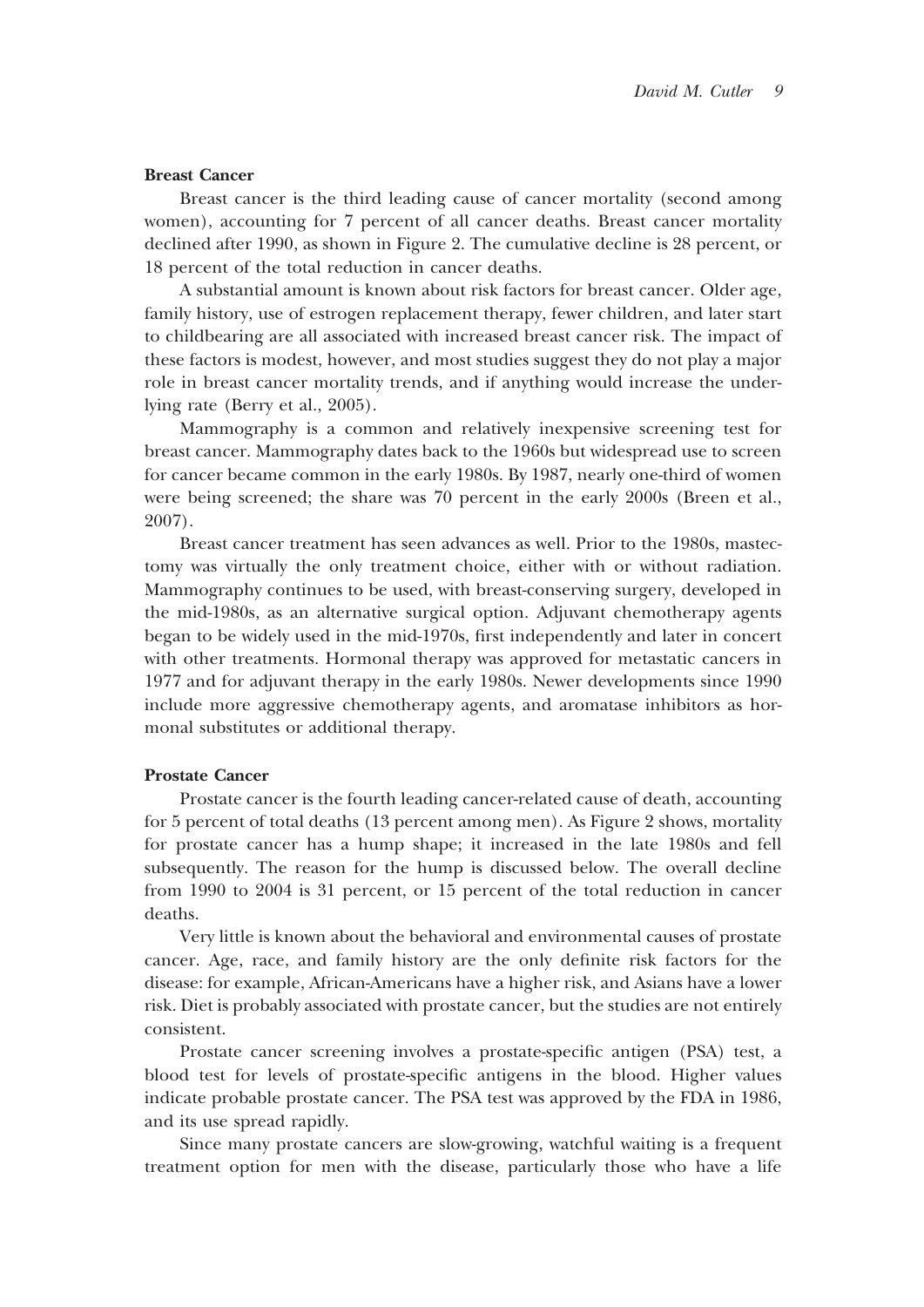expectancy of less than 10 years. In cases where treatment is undertaken, surgery and radiation are usually the first options, especially with early-stage cancer. Surgery is typically removal of the prostate, although other possibilities also exist. Both surgery and radiation techniques have improved over time. Hormonal therapy is an option for men with more advanced prostate cancer. Reducing testosterone production can slow the growth of prostate tumors; for example, surgical removal of the testes is one way to prevent testosterone production. More common, however, is medication to reduce testosterone production, a number of which were developed in the 1980s and 1990s. Chemotherapy has traditionally been used only in men with metastatic prostate cancer that is unresponsive to hormone therapy, although clinical trials increasingly suggest use in patients with earlier stage disease.

Because watchful waiting is a common strategy for the (many) slow-growing prostate cancers, and because treatment has significant side effects, routine use of PSA screening is not generally recommended (Harris and Lohr, 2002). Rather, physicians are encouraged to talk about the PSA test with their patients, who should then make an individual decision.

Lung, colorectal, breast, and prostate cancers form the bulk of cancer-related mortality. Sixty-two percent of all cancers deaths are attributable to these causes. More importantly, they explain 78 percent of the reduction in cancer mortality between 1990 and 2004. Thus, they are the cancers I analyze in most depth. The residual contributors to improved cancer survival are spread across a variety of sites. Some blood-related cancers have also experienced major mortality reductions, including leukemia and non-Hodgkin's lymphoma. Stomach cancer has also declined significantly, as has testicular cancer. If one went back in time, childhood cancers used to be more important, but many are now curable (for example, acute lymphoblastic leukemia, osteosarcoma, and Ewing's sarcoma). I focus on the more recent period, however. I turn now to why mortality has declined.

## **Cancer and Other Conditions**

Cancer is but one cause of death, and trends in cancer mortality will be affected by changes in death from other causes. Death from cardiovascular disease (the heart and blood vessels) has fallen rapidly since 1970, so it is natural that more people will die of cancer. Some of these changes will be picked up with age adjustment. If cancer rates rise simply because more people reach ages where cancer is common, age-adjusted cancer rates will not change, and the data would accurately show no progress or retreat on cancer.

The issue of correlated risks is more complex, however. Smokers and obese people are at increased risk of both heart disease and cancer. If fewer smokers and obese people are dying of heart disease, age-specific rates of cancer would rise, as a greater share of those alive are at high risk for cancer. This is the standard "competing risk" problem.

The true contribution of cancer changes to survival improvement cannot be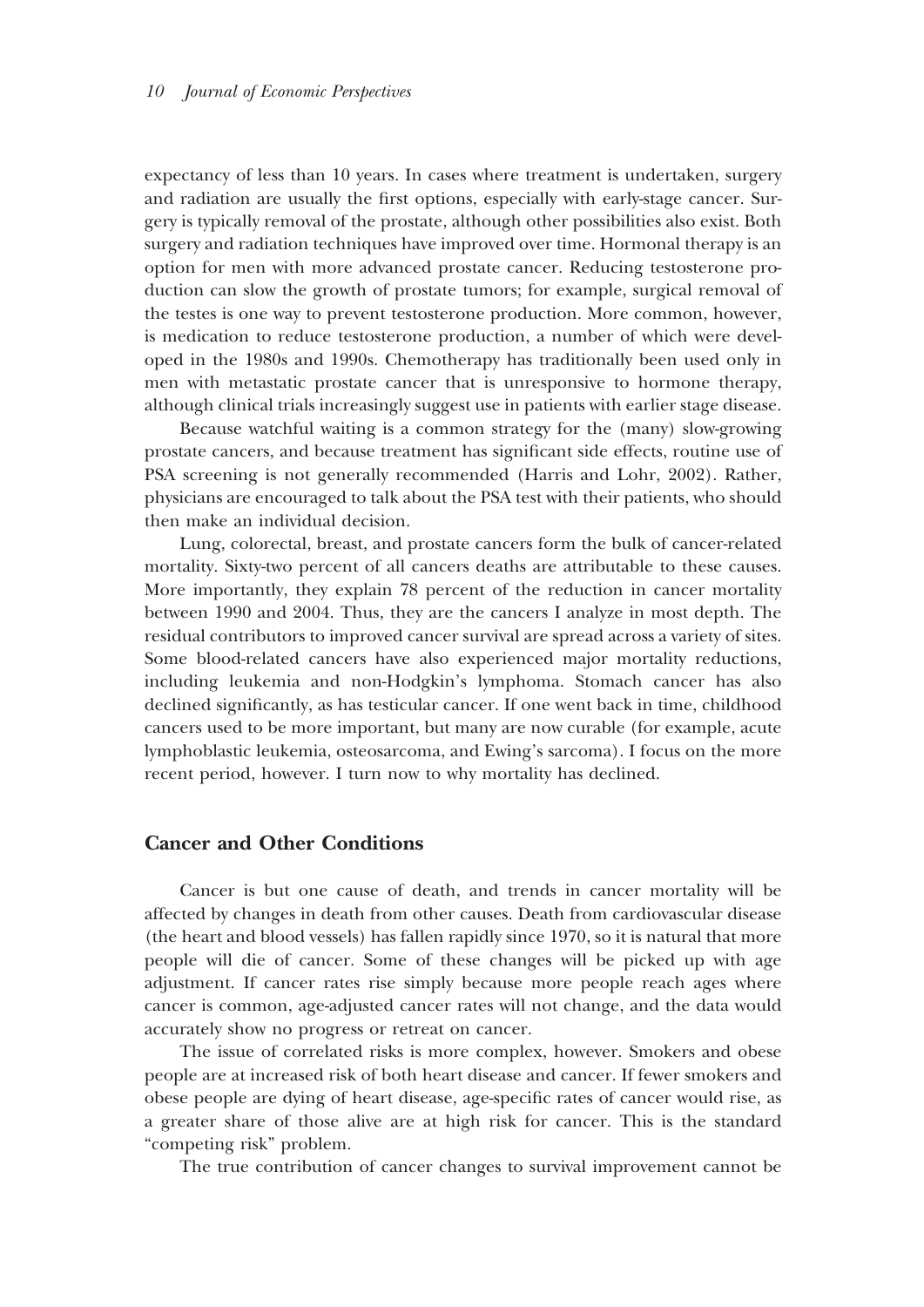estimated without making assumptions on the nature of the competing risks. Honoré and Lleras-Muney (2006) place bounds on the contribution of cancer to overall survival, taking account of changes in cardiovascular disease mortality. Their bounds are large in many cases, but suggest that reductions in cancer mortality from 1970 to 2000 were about twice as large as the estimates assuming independence of competing risks suggest. Most of the additional reductions were in the 1990s, the period I consider in detail, though some occurred earlier. Thus, the effect of the changes I find here are perhaps understated.

## **Explaining the Mortality Reduction**

The previous discussion suggested three reasons why cancer mortality might have declined: changes in environmental and behavioral risk factors led to reduced incidence of disease; improved screening led to earlier detection and thus more successful treatment; and treatment for cancer improved. With good data on disease incidence and stage-specific survival, we could differentiate among these three explanations.

Data on diagnosis of cancer and survival after diagnosis are very good. The National Cancer Institute has sponsored the Surveillance, Epidemiology, and End Results (SEER) program since 1973 (created in one of the early acts of the War on Cancer) to learn about cancer incidence and treatment. Currently, SEER covers 17 regions of the country, accounting for one-quarter percent of the U.S. population. SEER coverage has increased over time; for most of the time period I consider, SEER had 13 sites. SEER contains very detailed information on the nature of the tumor, the date of death, and cause of death.

#### **Difficult Inferences after Earlier Detection**

The difficulty is not the availability of data, but the fact that many cancers are asymptomatic until they grow sufficiently invasive to present clinical symptoms. Because many cancers grow slowly, however, they would never be detected clinically were screening not undertaken; the person would die of another disease before the cancer became manifest.

As cancer screening became more common, many of these nonclinical cases of cancer were detected. Reported incidence of cancer thus rose greatly. In addition, because these nonclinical cases never metastasized, survival after cancer treatment appears extremely high; any treatment looks good when the underlying disease will not result in death! As a result, reported data suggest large increases in cancer incidence, alongside significant increases in case-specific survival.

Prostate cancer is a prime example of this phenomenon. Prostate cancer is extremely common, but often slow-growing. Autopsy studies on deaths not resulting from prostate cancer suggest that 30 percent of men who die in their 50s have prostate cancer, as do 80 percent of men who die in their 70s (Breslow et al., 1977). Because of the cancer's slow growth, it was not the cause of death: patients died *with*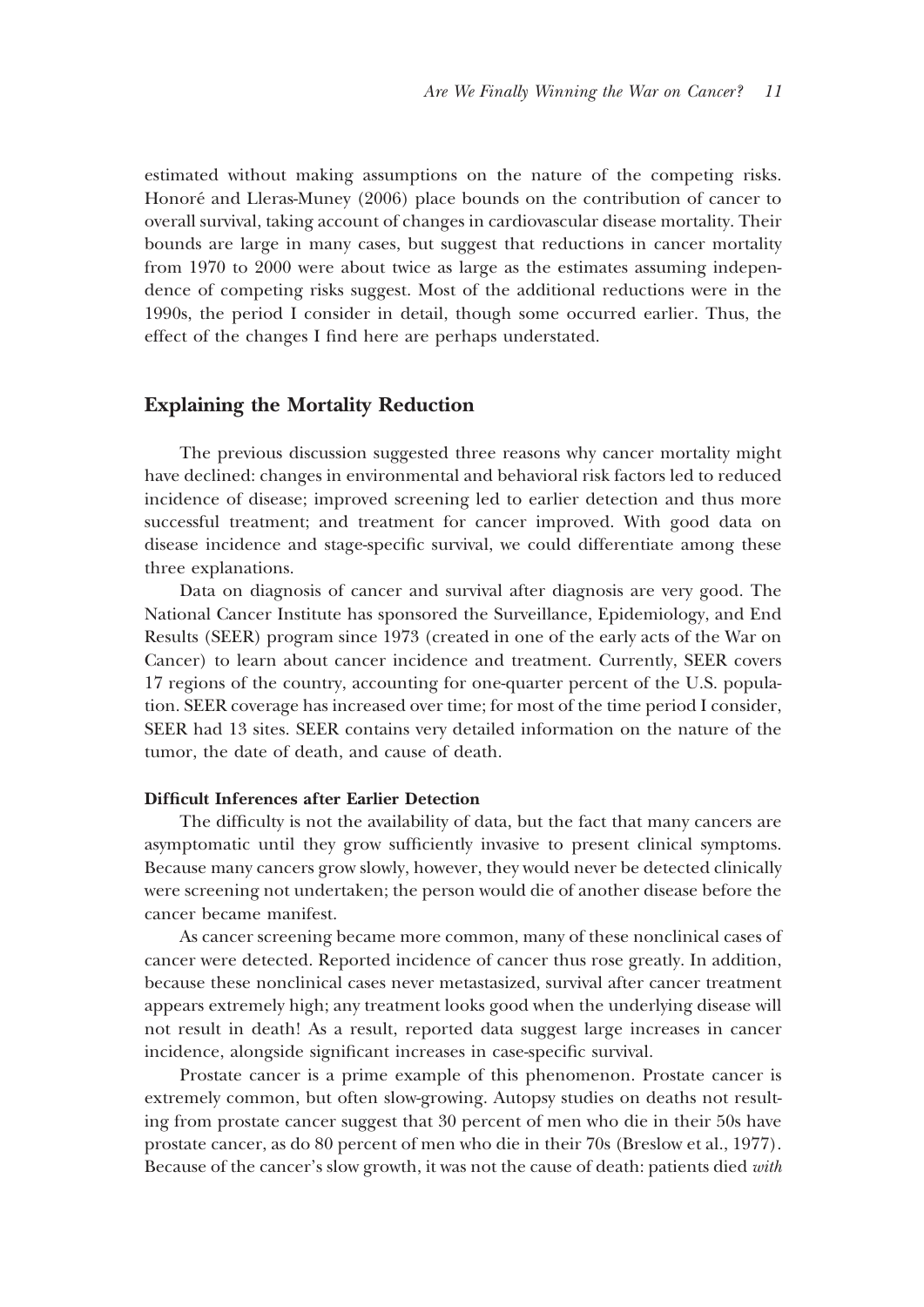the cancer, not *because of* the cancer. But with the advent of PSA testing, prostate cancer was detected in many more men. Further, when death occurs, prostate cancer that has been detected becomes a possible attribution. The increase in prostate cancer mortality in the early 1990s is frequently attributable to greater detection rather than a true change in prevalence (Feuer, Merrill, and Hankey, 1999).

Breast cancer follows a similar trend, although to a somewhat smaller extent (Kessler, Feuer, and Brown, 1991). In the 1980s, the growth of screening mammography led to a 29 percent increase in breast cancer incidence. Autopsy studies suggest that about 9 percent of women who die from causes other than breast cancer have some form of breast cancer (Welch and Black, 1999).<sup>2</sup> Thus, greater screening leads to increased incidence of breast cancer and seemingly higher short-run mortality from that cause.

The diagnosis issue is less serious in colorectal cancer, although not totally eliminated. It is estimated that 2–3 percent of men who die of noncancerous causes have colorectal cancer at autopsy, and  $10-33$  percent have colonic polyps (Correa, Strong, Reif, and Johnson, 1977). The reported incidence of colorectal cancer rose modestly from 1978 through the mid-1980s, the period when colonoscopy was developed and thus more polyps and cancers were identified. Mortality fell rapidly thereafter. Lung cancer is the only cancer I analyze where this type of bias is believed to be very small. As noted, screening is rare and most detected cases are far advanced and ultimately fatal.

#### **Microsimulation Models**

For most cancers, there is no definitive way to separate the importance of prevention, detection, and treatment based on aggregate data alone. To surmount this difficulty, cancer researchers have built microsimulation models for a variety of cancer sites. These models start with a natural history of the cancer: the appearance of cancerous cells, and their growth and spread through the body. The models superimpose on this disease progression a pattern of screening and treatment. Using Monte Carlo analysis, they then simulate incident cases of cancer, screened and clinical detection of disease, and survival with the disease.

Several microsimulation models are available for three out of the four cancers I consider. These models have been developed as part of the Cancer Intervention and Surveillance Modeling Network (CISNET), a research consortium sponsored by the National Cancer Institute (〈http://cisnet.cancer.gov/about/〉). Like all simulations, cancer simulations are not perfect. They are only as accurate as the data and models that underlie them. The best models have been validated against trends in time periods without successful treatment, however, and perform reasonably

<sup>2</sup> This is mostly ductal carcinoma in situ (DCIS), a non-invasive form of breast cancer. Although it is typically treated the same way as early-stage breast cancer, there remains some controversy about the benefits of identifying these cancers, nearly all of which are identified by screening mammography.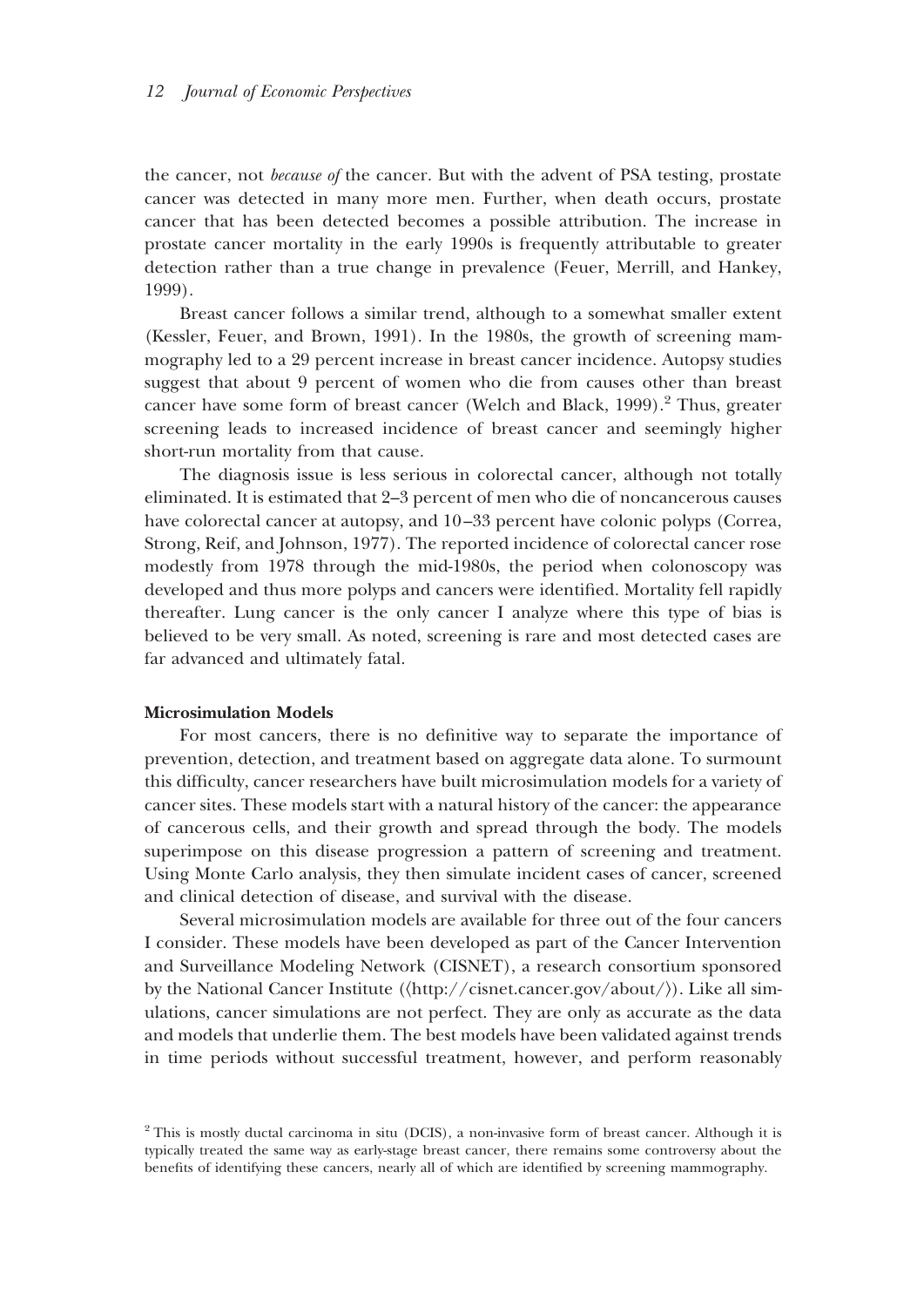| Factor                                                    | Consideration                                                | Contribution<br>to total |
|-----------------------------------------------------------|--------------------------------------------------------------|--------------------------|
| <b>Behavioral</b>                                         |                                                              | 23%                      |
| Reduced smoking                                           | Reduction in tobacco-related cancer incidence                | 22%                      |
|                                                           | Reduction in colorectal cancer incidence                     | $1\%$                    |
| Vitamin use                                               | Increase in folate for colorectal cancer prevention          | $1\%$                    |
| Increased obesity                                         | Increase in colorectal cancer incidence                      | $-1\%$                   |
| Screening                                                 |                                                              | $35\%$                   |
| Mammography                                               | Earlier detection of breast cancer                           | $8\%$                    |
| Colonoscopy, sigmoidoscopy,<br>fecal occult blood testing | Earlier detection of colorectal cancer; Removal of<br>polyps | 18%                      |
| PSA testing                                               | Earlier detection of prostate cancer                         | $9\%$                    |
| <b>Treatment</b>                                          |                                                              | 20%                      |
| Breast cancer                                             | Adjuvant use of chemotherapy; new chemotherapy<br>agents     | $4\%$                    |
|                                                           | Hormonal therapy                                             | $5\%$                    |
| Colorectal cancer                                         | Adjuvant use of chemotherapy; new chemotherapy<br>agents     | $4\%$                    |
| Prostate cancer                                           | Hormonal therapy and surgery                                 | $6\%$                    |
| <b>Other Cancers</b>                                      |                                                              | 22%                      |
| Total                                                     |                                                              | $100\%$                  |

#### *Table 2*

#### **Explanations for the Reduction in Cancer Mortality, 1990–2004**

*Note:* Lung cancer estimates are based on the assumption that smoking trends explain the entire reduction in incidence. Breast cancer estimates are based on Berry et al. (2005). Colorectal cancer estimates are based on Knudson (2005) and Vogelaar et al. (2006). Prostate cancer estimates are based on Etzioni et al. (2008). "PSA testing" is prostate-specific antigen testing.

well. I use the results of these models to decompose observed changes in cancer mortality into prevention, screening, and treatment.

Table 2 shows the results of this analysis. Tobacco-related cancers are the least well-analyzed. While there are lung cancer microsimulation models, these models have not been used to understand trends in outcomes over time. Fortunately for my purposes here, lung cancer analysis is relatively straightforward. Since most lung cancer cases are detected clinically, changes in incidence are a good guide to true cases of lung cancer. Lung cancer incidence fell by 10 percent between 1990 and 2004, roughly the same as the 8 percent reduction in lung cancer mortality over this time period. At the same time, stage-specific five-year survival rose by only 0.1 percentage point. The vast bulk of improved mortality from lung cancer is thus a result of fewer cases.

Almost certainly, the reduction in lung cancer incidence is a result of reduced rates of smoking. Lung cancer incidence follows smoking trends (with a lag), and studies suggest that reductions in smoking can explain the bulk of trends in lung cancer incidence (Holford, Zhang, Zheng, and McKay, 1998). Environmental factors may be important as well (the reduction in asbestos in particular), but no studies have compared this to the effect of reduced smoking. For simplicity, I attribute all of the reduction in smoking-related-cancer deaths to reduced smoking.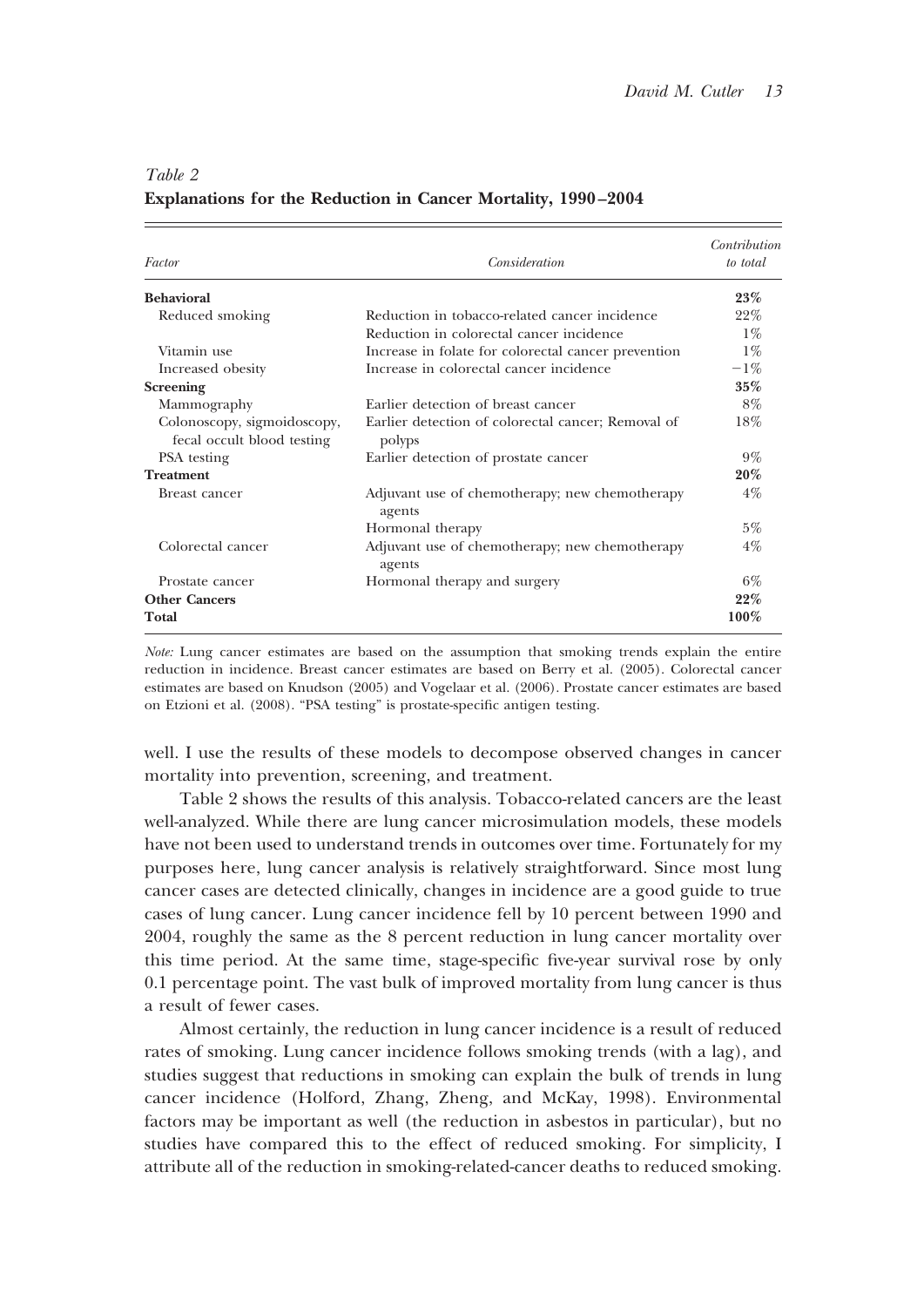I show this in the first row of Table 2 as a 22 percent reduction in cancer mortality due to reduced deaths from smoking-related cancers.

Two simulation models have examined trends in colorectal cancer incidence and mortality over time (Knudsen, 2005; Vogelaar et al., 2006). While the studies differ somewhat, the broad conclusions are similar. In each case, the most important factor in reduced mortality is increased colonoscopy screening. As noted above, screening works partly by catching cancers earlier, and partly by removing polyps that may become cancerous. Knudsen estimates that 80 percent of reduced colorectal cancer is a result of increased screening; Vogelaar et al. do not give specific estimates, but note that this screening has a major impact on survival. Risk factors play a relatively small role in reduced mortality, accounting for 4 and 7 percent of reduced mortality in the two models. In part, the impact of risk factor changes is relatively small because different risk factors move in different directions (obesity has increased as smoking has declined). Also, risk factors play a smaller role than screening because colorectal cancer grows only slowly. As a result, past risk factor changes have yet to play out fully.

Increased use of chemotherapy in adjuvant settings (meaning "in addition to other therapies") plays a small but important role in reduced mortality, explaining about 10 percent of the total. This partly reflects the fact that traditional therapy was relatively effective; chemotherapy regimens that were common in the 1980s reduced mortality in the groups using them by 30 percent compared to no treatment; regimens in 2000 are estimated to have a 40 percent mortality reduction. Since 2000, the development of even newer medications might lead to a reduction in mortality, but these have not yet been modeled.

Looking again at Table 2, we can see how changes in prevention, screening, and treatment for colorectal cancer contributed to the overall cancer mortality reduction. The biggest single impact is increased screening, which rivals tobacco cessation in its impact on overall cancer mortality (18 percent of the total). Behavioral changes on net led to essentially no change in mortality, and improved treatment accounted for 4 percent.

Of the four cancers I consider, breast cancer is the one with the most modeling work. Seven microsimulation models have been developed for breast cancer, and the seven models have been compared to understand changes in breast cancer mortality between 1975 and 2000 (Berry et al., 2005). As noted above, changes associated with the various risk factors for breast cancer were small; all of the studies estimated that behavioral and environmental trends were modestly increasing the risk of breast cancer over time. Screening and treatment are both significant. Averaged across the seven models, an average of 46 percent of the improved survival is attributable to increased screening. The remainder is attributable to improved treatment. Six of the models divide treatment into the impact of chemotherapy (both new agents and expanded use of existing agents) and increased use of hormonal agents. On average, 56 percent of the improvement in treatment comes from greater use of the hormonal agents. The rest is a result of greater use of existing chemotherapies and the development of newer agents.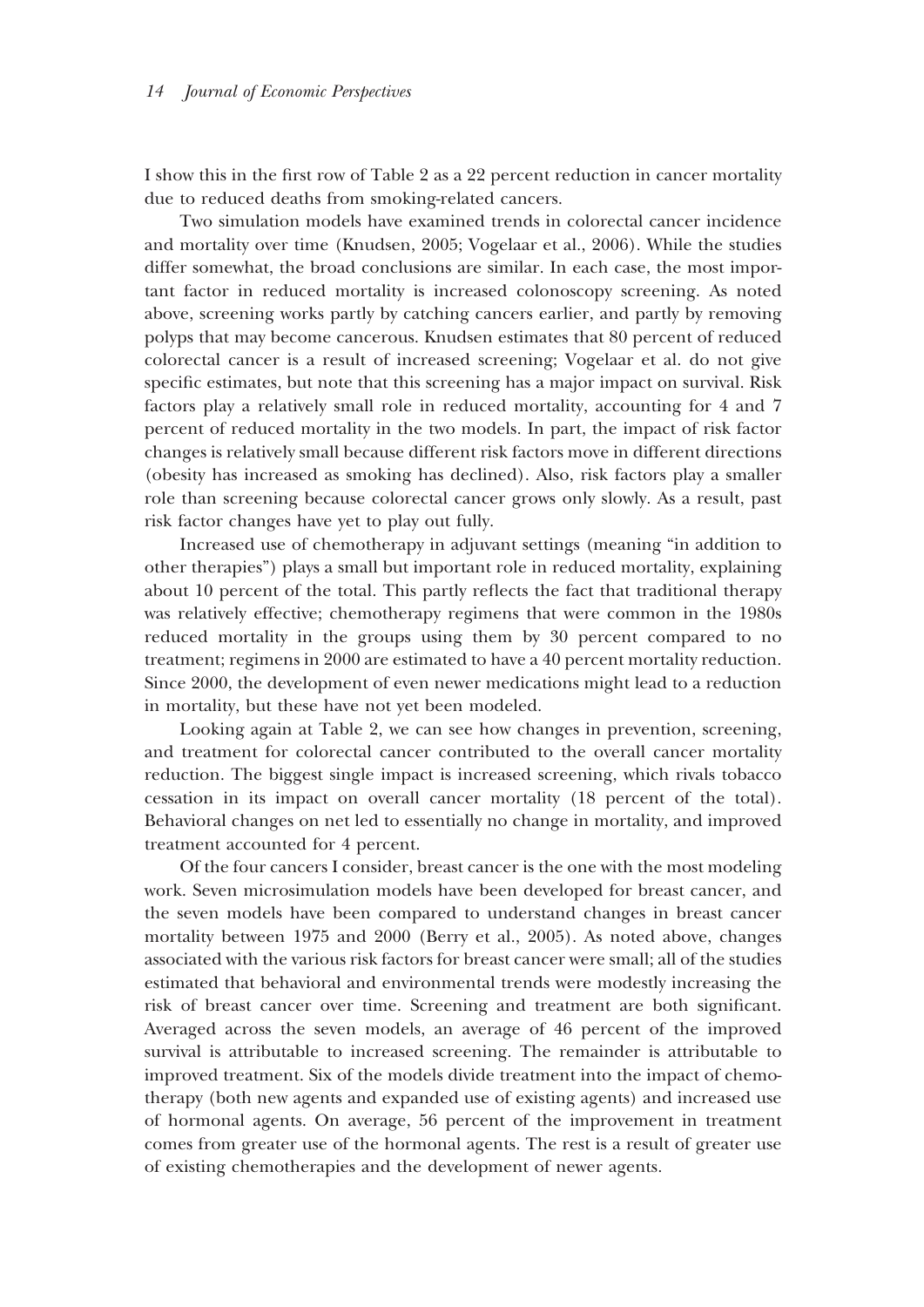Two models have analyzed the contribution of PSA screening to reductions in prostate cancer mortality since 1990 (Etzioni et al., 2008). Prostate cancer analysis is particularly difficult to model because data on natural progression of the disease are scarcer than for the other cancers. Still, both studies suggest that prostate cancer incidence would have increased mildly in the absence of PSA testing and advances in treatment; this continues a trend seen before the PSA era. Both studies estimated that PSA screening contributed to the reduction in deaths relative to trend; the share of the decline explained by PSA testing was 45 percent in one model and 70 percent in the other model. The difference between the models is not entirely clear; I use an average of 57 percent. The remainder of the mortality decline is almost certainly a result of better treatment—increasing use of radical prostatectomy over time, and use of adjuvant hormone therapy for men with locally advanced cancers. The division between the impacts of these two treatments are not addressed in either model; I record the joint impact of hormonal therapy and surgery in Table 2.

#### **Summary**

Overall, Table 2 shows that behaviors, screening, and treatment advances for the four cancers I consider were each important in improved cancer survival. Together, they explain 78 percent of the reduction in cancer mortality between 1990 and 2004. Thirty-five percent of reduced cancer mortality is attributable to greater screening—partly through earlier detection of disease, and partly through removal of precancerous adenomas in the colon and rectum. Behavioral factors are next in importance, at 23 percent; the impact of smoking reductions on lung cancer is the single most important factor in this category. Finally, treatment innovation is third in importance, accounting for 20 percent of reduced mortality.

The relative importance of these different strategies seems surprising, but it is easily understandable. Despite the vast array of medical technologies, metastatic cancer remains incurable and fatal. The armamentarium of medicine can delay death, but cannot prevent it. Thus, technologies in metastatic settings have only limited effectiveness. Far more important is making sure that people do not get cancer in the first place (prevention) and that cancer is caught early (screening), when it can be successfully treated.

#### **Was the Increase in Cancer Survival Rates Worth It?**

The increase in cancer survival came at great expense. Medical spending on cancer rose from \$15 billion in 1972 to \$74 billion in 2005 (both in 2005 dollars). Behavioral change is costly as well. The important question is whether the improved survival was worth it. The answer to this question is not completely clear, but some informed guesses are possible.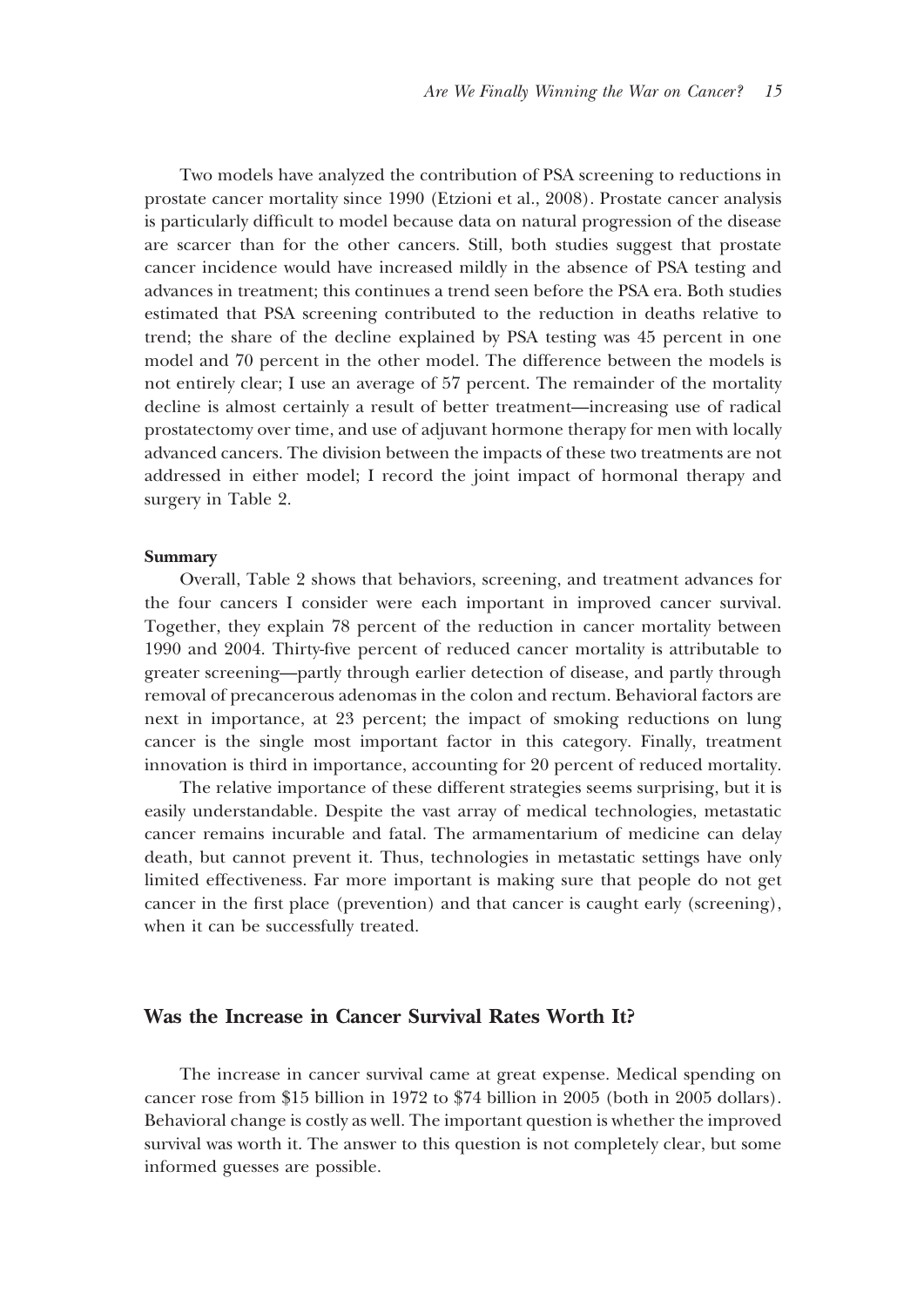



Cigarettes

*Note:* The figure shows an individual rationally deciding to smoke, given the value of cigarettes to the smoker and the perceived cost. See text for details.

#### **Behavioral Change**

The most important behavioral change in reduced cancer mortality was the decline in smoking. The percent of adults who smoke regularly fell from 42 percent in 1965 to 26 percent in 1990 to 21 percent in 2004. Over the same time period, the number of cigarettes smoked fell in half.

Most of the reduction in smoking is a result of people voluntarily quitting cigarettes, without aids or other expense. The cost of this change is not monetary (although public health messages have a moderate expense), but psychic. Because the costs are not monetary, comparing these costs to the health benefits of reduced smoking is not straightforward; it depends on why people smoked to begin with. A benchmark model of smoking is the rational model; people smoke because they enjoy it and quit when the costs of smoking are greater than the benefits. In this model, the costs of behavioral change will be approximately equal to half of the health benefits.<sup>3</sup>

Figure 3 shows the reasoning behind this conclusion. The figure shows an individual rationally deciding to smoke, given the value of cigarettes to the smoker and the perceived cost. Suppose that initially there is no adverse health information, so the cost of cigarettes is just the monetary cost. Information concerning the health costs of smoking adds to the perceived cost of smoking. As a result of the

<sup>&</sup>lt;sup>3</sup> I am grateful to Kevin Murphy, who brought this result to my attention.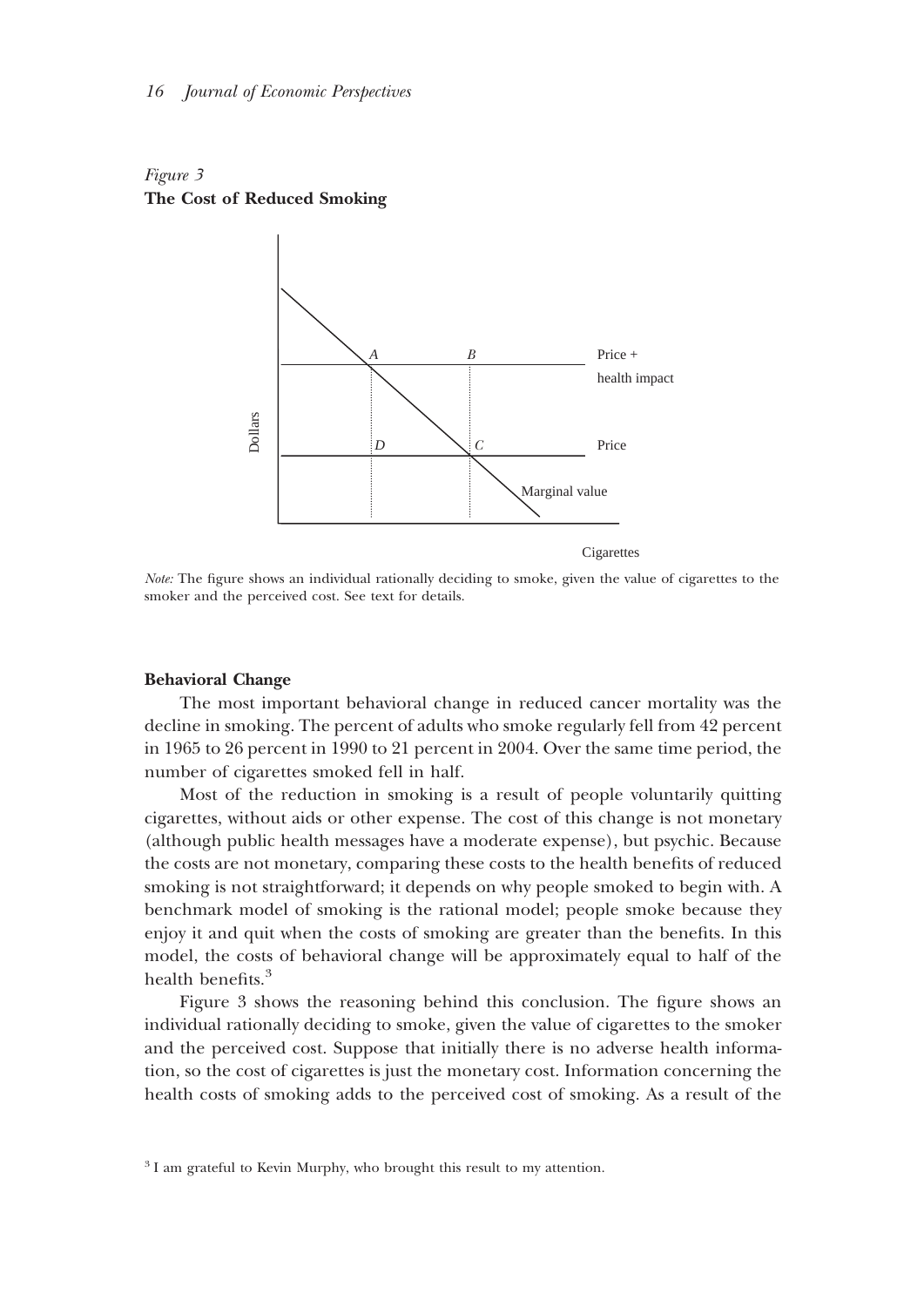effective price increase, some people will decide to cut back on smoking. The gain to the individual from cutting back the number of cigarettes they consume is area ABCD: the health cost per cigarette times the number of cigarettes given up. The cost to the individual of giving up smoking is the foregone consumer surplus of not consuming the cigarettes. This is the triangle ACD—the benefits above what the individual would pay for the cigarettes. If the costs and health benefits of reduced smoking are linear in the number of cigarettes given up, the foregone pleasure of smoking will be equal to half of the health benefits.

To put this in context, conventional estimates suggest that the value of a year of life in good health is about \$100,000 (Cutler, 2004). Using the \$100,000 estimate and the pattern of smoking-related mortality by age, the present value of the benefits of a one-year increase in life expectancy resulting from reduced smoking would be about \$35,000 as of age 35. The implied cost of reduced smoking is therefore half this amount, about \$17,500 per year of additional life. Of course, using a higher value of a life—Murphy and Topel (2006) use a value of \$200,000 will increase these values.

In nonrational models, the cost of reduced smoking may be higher or lower than this amount. Models of hyperbolic discounting (Laibson, 1997) suggest that the costs could be lower. In these models, smokers are overly sensitive to short-run costs. Because the costs of quitting smoking are largely front-loaded (the loss of pleasure from an addicted person going without) while the benefits are longer term (the person gets to enjoy more years of life), even small costs of quitting can discourage hyperbolic smokers from quitting cigarettes. In other models, the cost of reduced smoking may be greater than the health benefits. Viscusi (1992) argues that smokers overestimate the risks of smoking-related death (though this argument is controversial; see Schoenbaum, 1997). If the argument holds true, some people who give up smoking may value cigarettes more than the true health cost, and for them, quitting smoking can thus reduce welfare.

The right model of behavioral change is not completely clear, and thus the costs of behavioral change are not completely known. A benchmark estimate of a \$17,500 cost per year of additional life is perhaps reasonable.

#### **Screening**

Screening involves both monetary and nonmonetary costs like travel time and psychic costs. I focus on the monetary cost, where more analysis has been performed. Typically, costs for these analyses are taken from Medicare reimbursement or claims from private insurers. The same simulation models that allow researchers to determine why health outcomes have changed can also be used to evaluate the costs and benefits of changes in screening and treatment. The analysis of screening is complicated, because the cost-effectiveness of screening depends on how frequently it is performed: if screening is either too frequent or too infrequent, it will have high costs relative to benefits. Most of the models take a lifetime perspective. They start with individuals of a given age—perhaps 40—and simulate their life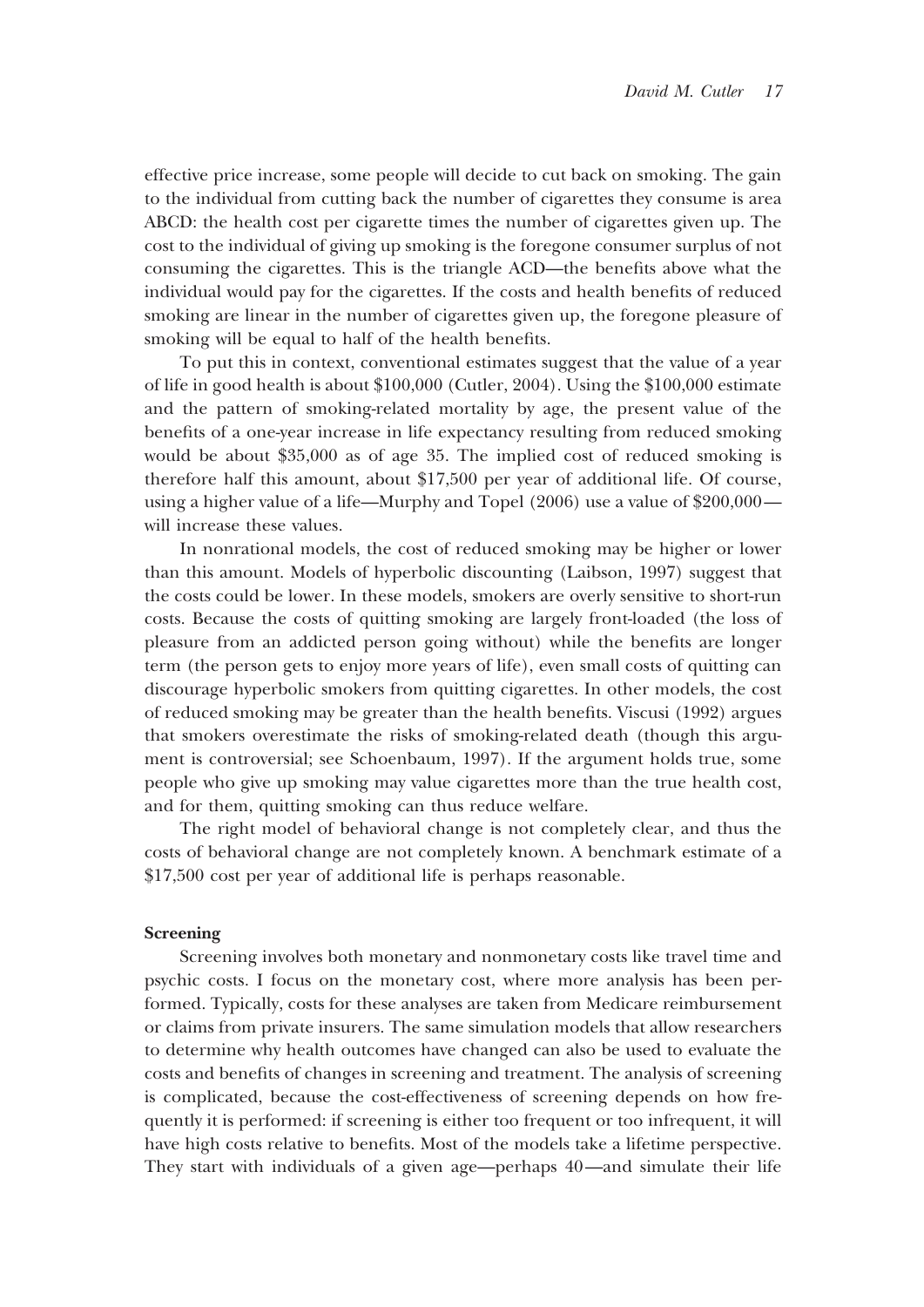| Cancer Site   | Technology                   | Cost  | Cost-effectiveness<br>$$2,500-\$116,000 / QALY$ |  |
|---------------|------------------------------|-------|-------------------------------------------------|--|
| Lung          | Helical CT                   | \$300 |                                                 |  |
|               | Follow-up if positive        | \$600 |                                                 |  |
| Colorectal    | Fecal occult blood test      | \$15  | $$10,000 - $25,000 / LY$                        |  |
|               | Sigmoidoscopy                | \$200 |                                                 |  |
|               | Colonoscopy                  | \$500 |                                                 |  |
|               | Colonoscopy with polypectomy | \$800 |                                                 |  |
| Female breast | Mammography                  | \$70  | \$37,000 / OALY                                 |  |
|               | Follow-up if positive        | \$500 |                                                 |  |
| Prostate      | PSA test                     | \$50  | $$14.000 - $500.000 / LY$                       |  |
|               | Follow-up if positive        | \$700 |                                                 |  |

## *Table 3* **Cost-Effectiveness of Screening for Cancer**

*Sources:* See Mahadevia et al. (2003) for lung cancer; Pignone, Saha, Hoerger, and Madelblatt (2002) for colorectal cancer; Stout et al. (2006) for breast cancer; and Coley, Barry, Fleming, Fahs, and Mulley (1997) for prostate cancer.

*Note:* Costs apply to about the year 2000. A "PSA test" is a prostate-specific antigen test.

expectancy and medical costs over their remaining lifetimes. Typically, one simulation will include screening—often at the level recommended by official guidelines, sometimes as actually performed—and a second simulation will omit screening. The comparison indicates the change in cost and life expectancy from screening.<sup>4</sup>

All studies measure the impact of screening on length of life. A number of studies also include quality of life, which is a significant issue for many cancers. Treatment of prostate cancer, for example, may lead to greater survival, but it frequently leads to reduced quality of life—impotence and incontinence are common side effects. For cancers where treatment is not very effective or where cancer would often not be a cause of death, treatment may even reduce quality-adjusted life expectancy.

Table 3 presents data on the costs and cost-effectiveness of cancer screening. The direct cost of screening is generally modest. Stool tests for colorectal cancer and PSA tests for prostate cancer typically cost \$50 or less; imaging of one sort or another (mammography or helical CT) costs up to a few hundred dollars; and more invasive testing (colonoscopy) costs \$500 to \$800. False positive tests add to the cost of screening. A positive finding on a screening mammogram leads to diagnostic mammogram and a biopsy, for example, which cost about \$500. To put the numbers in perspective, total spending on mammography is about \$2 billion annually and spending on colonoscopies is about \$3 billion. Studies suggest that follow-up care for false positive findings adds about one-third to the cost of screening mammography (Elmore et al., 1998). By comparison, about \$7.5 billion

<sup>4</sup> Recommendations about how to handle discounting and other issues are presented in Gold, Siegel, Russell, and Weinstein (1996). A 3 percent discount rate is common.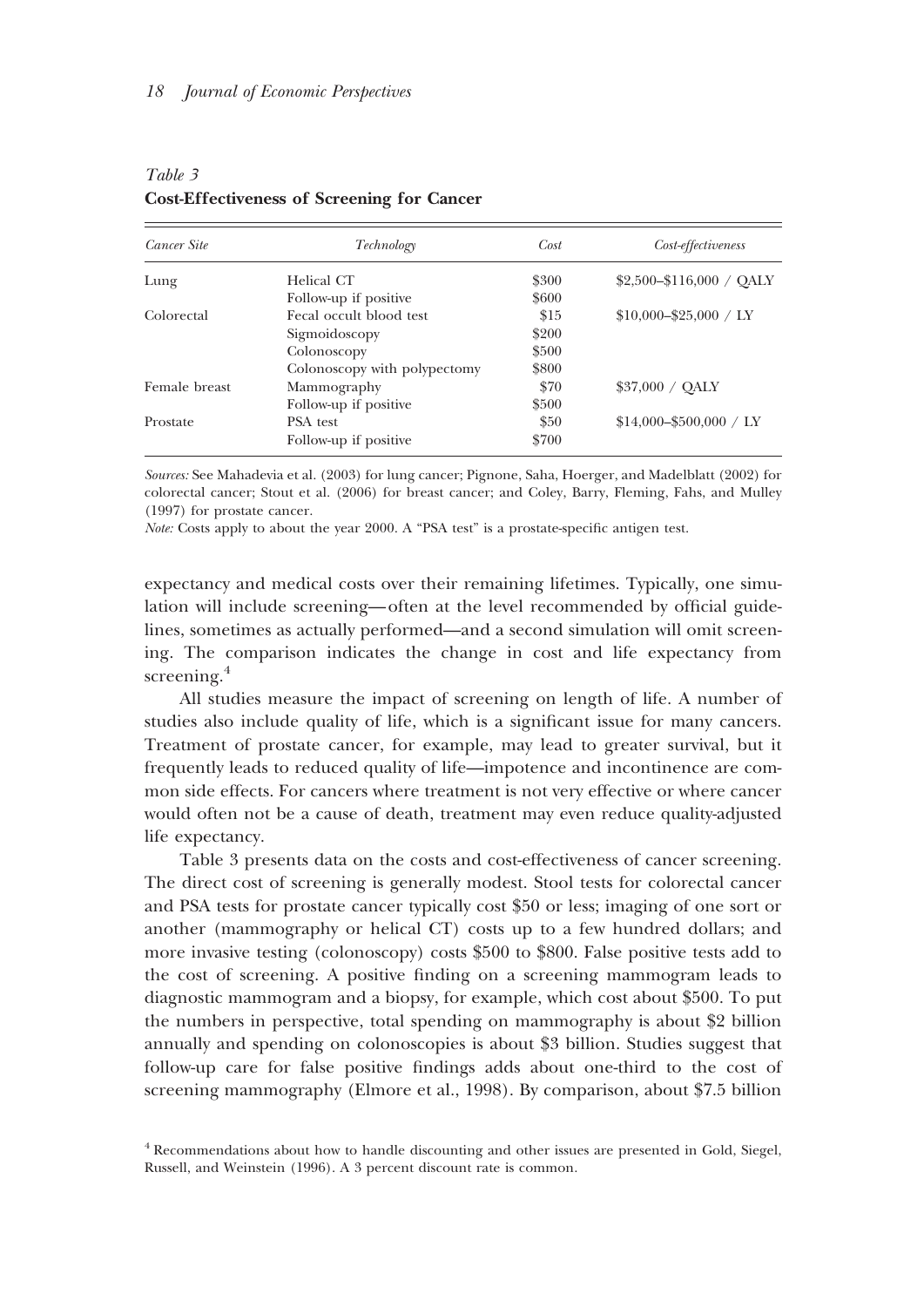is spent treating breast cancer, and the cost of treating colorectal cancer is just below that. Screening is not that expensive relative to treatment; the important question is whether it is effective in improving survival.

The cost-effectiveness of cancer screening varies greatly with the specific cancer and screening technology. Estimates of the cost-effectiveness of lung cancer screening are extremely variable. As noted above, the impact of CT scanning on lung cancer mortality is uncertain, depending on how effective early detection and treatment are assessed to be. Studies suggesting that many cases caught by screening will have good prognoses find a low cost per additional life-year gained—as low as \$2,500 per quality-adjusted life year. However, the favorable cost-effectiveness studies are not widely believed; rather, most researchers believe that lung cancer screening has a cost-effectiveness ratio well above \$100,000 per quality-adjusted life year, if it has any benefits at all.

Screening for colorectal cancer is far more cost-effective. A consensus from a number of studies is that colorectal cancer screening costs \$10,000 to \$25,000 per life year added (in this case, the studies generally do not consider quality of life). By virtually any criterion, this investment is worthwhile.

Breast cancer screening is similarly cost effective, since catching breast cancer earlier leads to significant improvements in survival. Stout et al. (2006) suggest that mammography screening as currently practiced has a cost of about \$37,000 per quality-adjusted life year. This is somewhat above the cost-effectiveness of the most cost-effective screening strategy for breast cancer, but not enormously so. Other studies give relatively similar estimates, though based on older data and more selected samples (for example, Lindfors and Rosenquist, 1995).

As with lung cancer screening, uncertainty about the benefits of PSA testing leads to substantial uncertainty about the cost-effectiveness of PSA testing. Favorable sets of assumptions suggest that prostate cancer screening has a cost-effectiveness of just over \$10,000 per life year. Less favorable estimates suggest a cost-effectiveness of about \$500,000 per life year (even that ignores possible reductions in quality of life). Most researchers suspect that the higher cost-effectiveness estimates are more accurate.

The overall assessment of screening is thus mixed. In two of the four cases (colorectal cancer and breast cancer), screening is highly cost-effective. Indeed, the major question is how to get even more people screened. In two other cases (lung cancer and prostate cancer), the return is very uncertain, and screening is not universally recommended. In one of these cases, lung cancer, screening is still infrequent. Screening is still common for prostate cancer, however. About 15 million men in the United States have a PSA test for prostate cancer annually, which is probably above the optimal number.

#### **Treatment**

Evaluating the cost-effectiveness of treatment changes is more difficult than evaluating the cost-effectiveness of screening. Screening is a fairly homogenous activity; treatment is not. One component of treatment may be cost-effective, while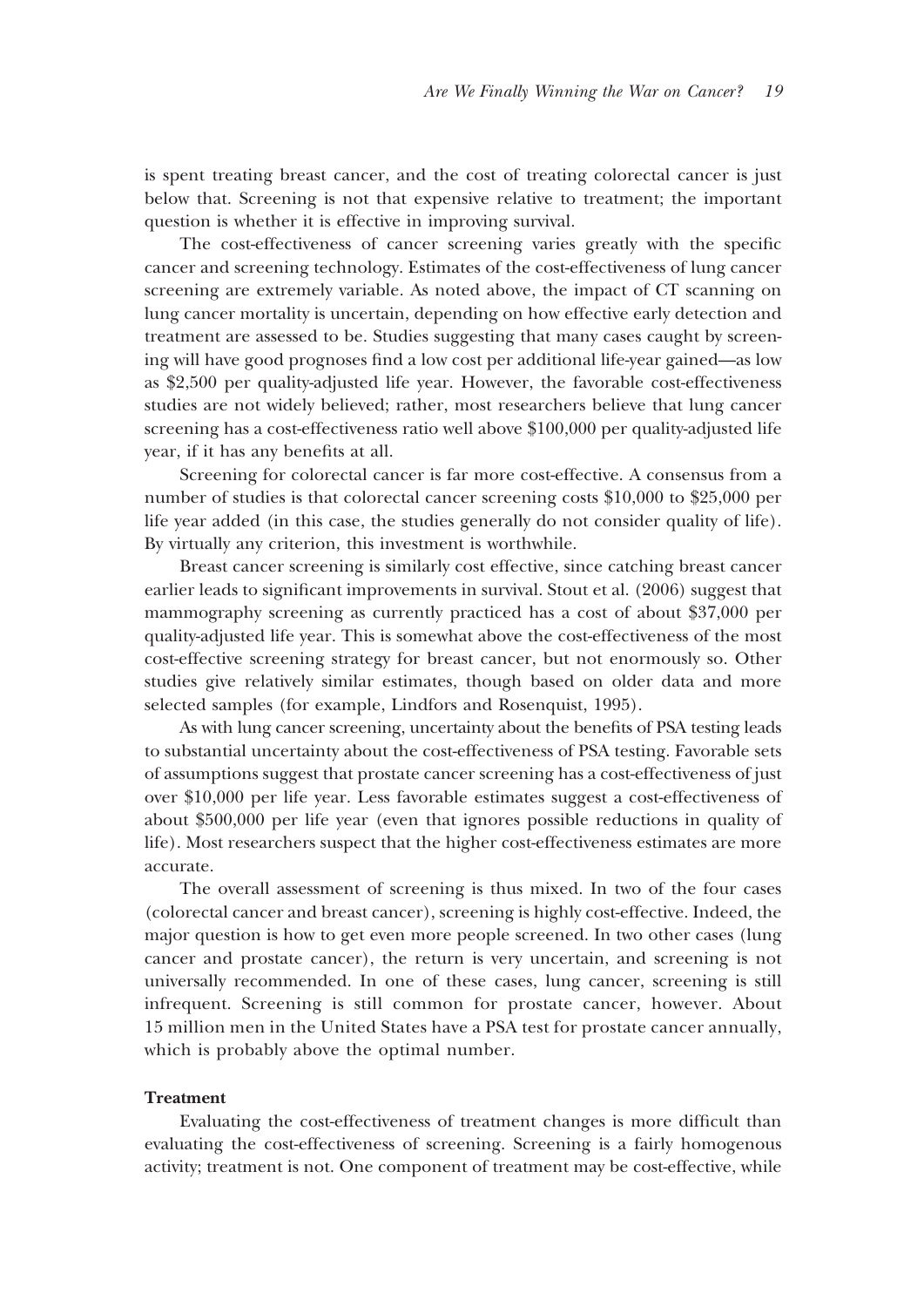|                    | Life expectancy (years) |      |        |                          |                            |                        |
|--------------------|-------------------------|------|--------|--------------------------|----------------------------|------------------------|
| <i>Cancer site</i> | 1990                    | 2004 | Change | Lifetime cost<br>1984-90 | Approximate<br>cost change | Approximate<br>cost/LY |
| Lung               | 1.8                     | 1.8  | 0.0    | \$40,325                 | \$23,205                   |                        |
| Colorectal         | 5.7                     | 6.0  | 0.3    | \$71,664                 | \$41,239                   | \$137,464              |
| Female breast      | 11.0                    | 11.3 | 0.3    | \$69,707                 | \$40,113                   | \$133,709              |
| Prostate           | 5.5                     | 5.6  | 0.1    | \$67,269                 | \$38,710                   | \$387,100              |

*Table 4* **Cost-Effectiveness of Therapies for Cancer**

*Note:* Lifetime costs are from Riley, Potosky, Luitz, and Kessler (1995) and are based on Medicare claims for Medicare patients only. I adjust costs to 1995 dollars. To calculate life expectancy in 1990, I use data on relative survival from the SEER investigators (Ries et al., 2007) combined with 1990 U.S. life tables. I weight the age and sex life expectancy by the distribution of cancer cases in 1990. To calculate how treatment changes affect life expectancy, I proportionately adjust cancer-specific mortality in each year after the cancer so that the total mortality rate from that cancer, averaged over people having had it for all previous years, changes by the percent indicated by the simulation models. Using the new relative survival rates, I recalculate life expectancy for each age and sex and weight to the same national totals. Costs and benefits are discounted using a 3 percent discount rate.

another is not. In addition, the same service—surgery, for example—may change in effectiveness and cost over time, as physicians get more experience with it. To be sure, screening evolves over time as well (for example, reading of images is not always straightforward), but the changes are likely greater in treatment than in screening. Finally, because of the multiplicity of inputs to treatment, the marginal product of care may differ from the average product. For example, perhaps chemotherapy as a whole is worth it, but the marginal chemotherapy agent may not be. That much said, I present some guesses about average productivity.

Table 4 shows data on the life expectancy and treatment cost for people with cancer. The first column shows life expectancy for people with cancer around 1990. Life expectancy for people with cancer differs greatly by the site of the cancer. Life expectancy for people diagnosed with lung cancer is low—under two years. Life expectancy is moderately higher for men diagnosed with prostate cancer and men and women diagnosed with colorectal cancer—nearly six years in each case. Life expectancy is highest for female breast cancer, about eleven years, reflecting a large number of cancers caught at an early stage and a high likelihood of survival in those cases.

The next column estimates life expectancy in 2004, translating the mortality decline from the microsimulation models to additional years of life. Based on the calculations above, there is no increase in life expectancy resulting from improved lung cancer therapy. Increases in life expectancy for those diagnosed with colorectal and breast cancer are somewhat larger, although still not overwhelming: 0.3 years each, or about 4 months. The increase in life expectancy for those diagnosed with prostate cancer is modest: 0.1 years, or roughly 1.2 months. Even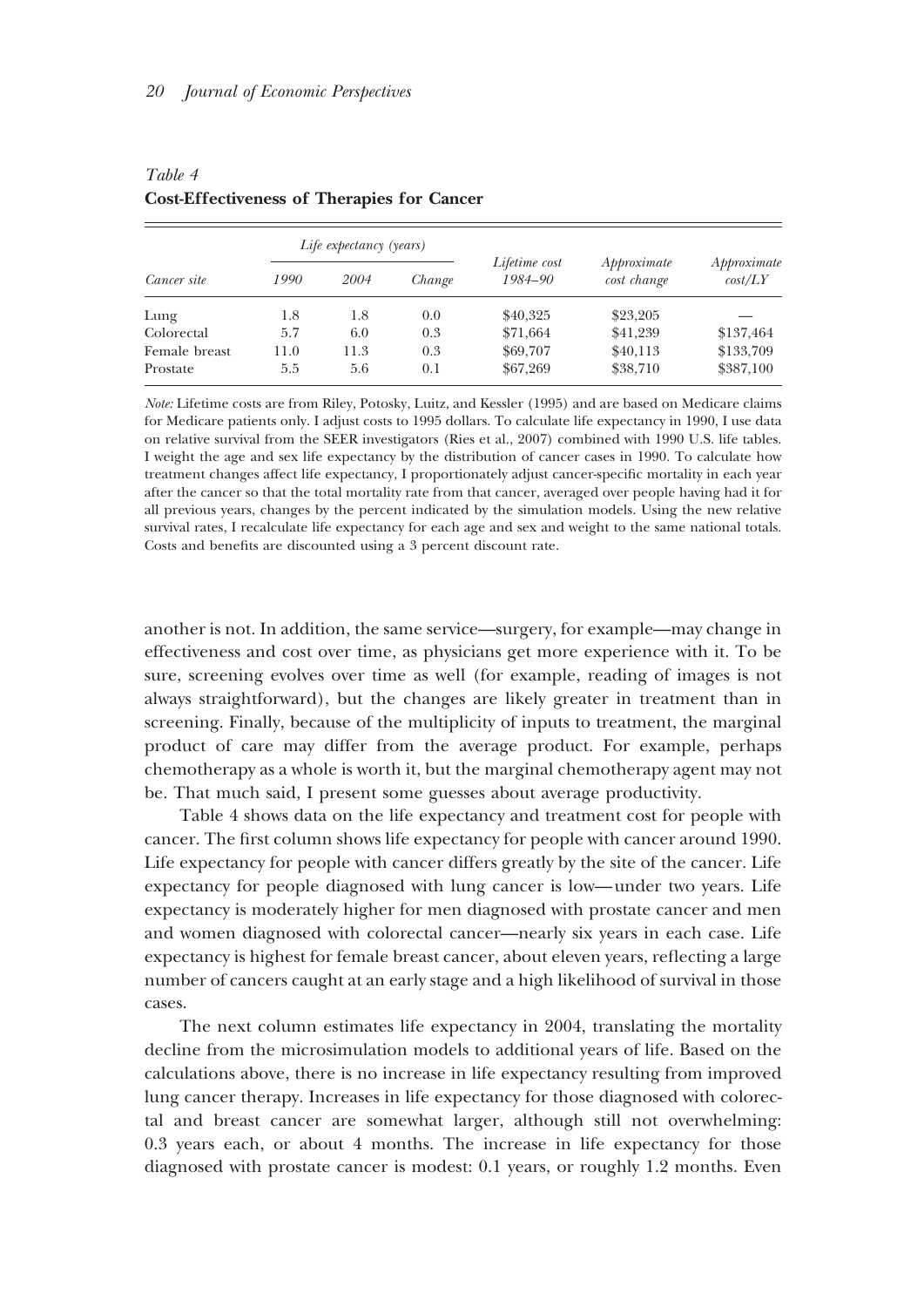though mortality from prostate cancer declined rapidly, the cancer is concentrated at advanced ages, when mortality from other causes is high.

To determine cost-effectiveness, we need to compare these increases in life expectancy to the additional spending required to produce them. Spending on cancer is generally U-shaped with time from diagnosis. Costs are high immediately after diagnosis, decline as the cancer goes into remission (if it does), and then increase substantially at the end of life. To estimate the cost per cancer patient, one needs to add these costs over a person's entire life.

Riley, Potosky, Luitz, and Kessler (1995) estimate costs for cancers diagnosed in the 1984–90 period. The next column presents their results, adjusted to 2005 dollars. Lung cancer is the cheapest of the cancers. Since so many people with lung cancer die rapidly, lifetime spending from the disease is only about \$40,000. Lifetime spending on colorectal, breast, and prostate cancer, in contrast, is about \$70,000.

We do not have estimates of lifetime spending on cancer for recent years. Thus, I cannot examine the change in cancer costs directly. An approximation can be made by assuming that cancer costs for all stages and all sites grew by the increase in real, per person spending on medical care over the time period, adjusted for the change in cancer prevalence (National Cancer Institute, 2007).<sup>5</sup> The next column of the table shows the implication of this assumption. The implied increase in cancer costs is about \$20,000 for lung cancer, and about \$40,000 for the other three cancers.

The last column shows the implied cost per additional year of life. Overall, the cost of treatment per year of life gained is large. For lung cancer, the situation is clear: costs increased but survival did not. In Woodward, Brown, Stewart, Cronin, and Cutler (2007), my coauthors and I estimate that very modest improvements in survival—about half a month between the early 1980s and the late 1990s—led to a cost-effectiveness ratio of \$400,000 per year of life saved. For prostate cancer, the cost of the additional years of life gained is nearly \$400,000 per year of life, well above typical estimates of the value of a year of life. The costs per year of life extension for people with colorectal and breast cancer are over \$130,000, which is modestly above the benchmark \$100,000 noted above.

Several factors explain the poor cost-effectiveness of much of cancer treatment. One important factor is the significant amount of treatment provided to metastatic cancer patients, which so far has yielded little average benefit. Earle, Neville, Landrum, Ayanian, Block, and Weeks (2004) show high and increasing numbers of admissions to intensive care units, emergency room visits, and new chemotherapy regimens in the few months before death from cancer during the

<sup>5</sup> Considering the total cost of care is consistent with a social cost-effectiveness calculation. There are some complications with pharmaceuticals, though. Part of the cost of pharmaceuticals is a transfer (to the pharmaceutical companies), not a resource cost. The appropriate calculation would net out the transfers, less that part used to fund the R&D. In the absence of better data, I assume that transfers net of R&D spending are small.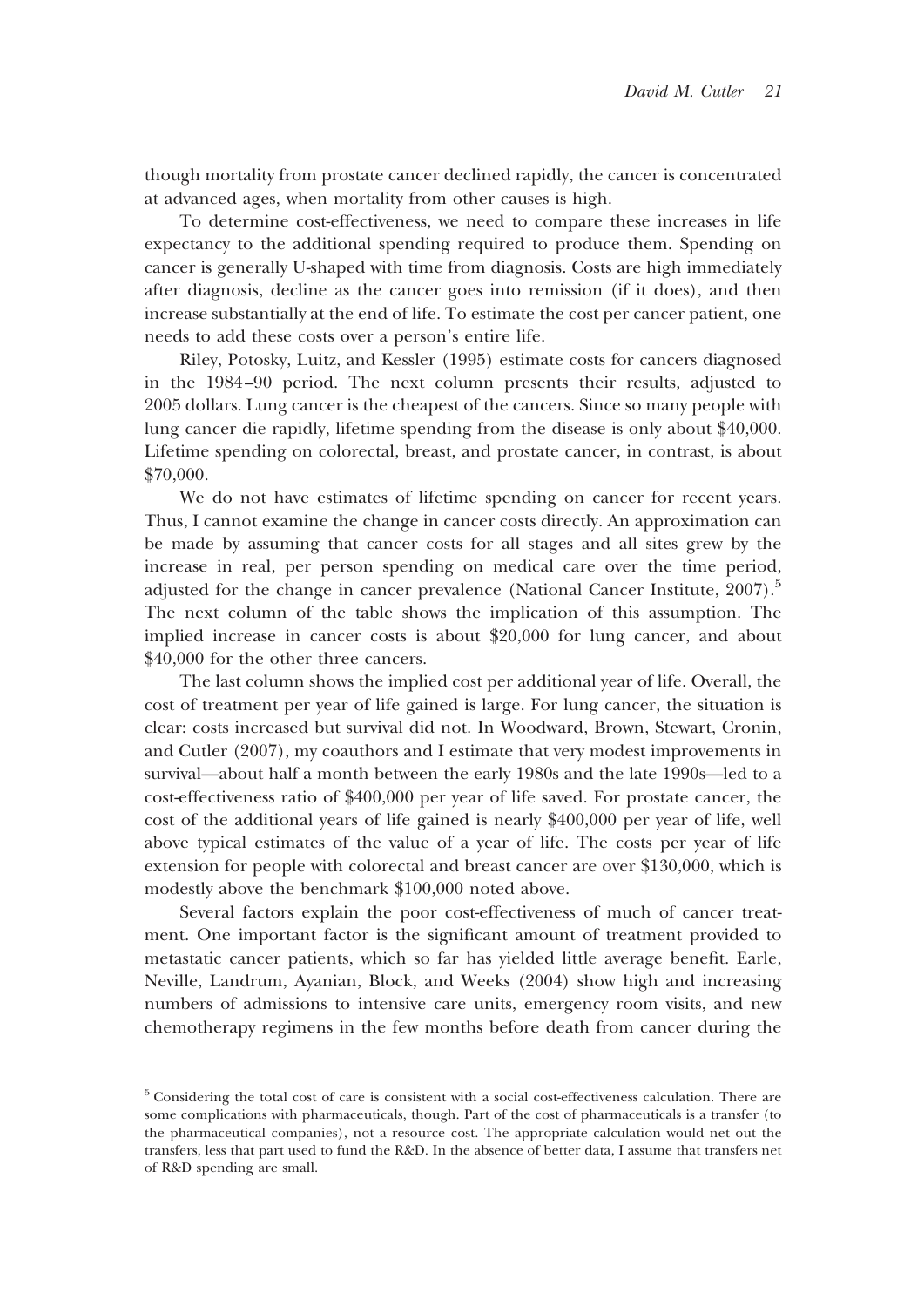mid-1990s. The reimbursement system facilitates the provision of this care, as does the hope of a miracle cure in patients with nothing else to lose (Becker, Murphy, and Philipson, 2007).

These estimates of cost-effectiveness do not incorporate changes in quality of life. Clearly, quality of life for cancer survivors is far from perfect; thus, one should look for a cost per life-year below \$100,000 to be welfare improving. On the other hand, quality of life for cancer survivors has been improving over time, as new (and expensive) supportive care drugs have been introduced. Because quality of life is poorly measured, the impact of these changes is not known. It is unlikely that changes in quality of life would affect the very poor cost-effectiveness of lung and prostate cancer, but could make the analysis of colorectal and breast cancer more favorable.

#### **Gazing Into the Future**

After several decades of setbacks, we finally seem to be winning the War on Cancer. Thanks to improved behaviors and better screening, the number of cancer deaths is declining, and is doing so at an increased rate.

The cloud on the horizon is the cost of treatment: high, growing, and increasingly directed in situations where it brings little value. In the early 1990s, the most expensive cancer therapy was Taxol (used for treating breast cancer), which sold for about \$4,000 per year. In 1998, Herceptin was introduced, and cost about \$20,000 per year (also for breast cancer). Gleevec, approved in 2001 for the treatment of chronic myeloid leukemia, costs over \$30,000 per year. Since then, drugs such as Avastin and Erbitux (both approved in 2004 for advanced colon cancer and other cancers) sell for \$50,000 to \$100,000 per year. While touted as wonder drugs, these new medications have so far had only modest survival impact. Avastin, for example, extends life in patients with metastatic colorectal cancer by about five months.

Of course, pharmaceutical companies can charge so much because cancer patients are near death, and most have good insurance. Thus, any therapy seems worth trying in such a situation. Other countries are not so sanguine. The National Institute of Clinical Excellence (NICE) in the United Kingdom has judged both Avastin and Erbitux to be not cost-effective, and thus they are not covered. The Untied States does not approve medications by cost-effectiveness criteria. As a result, Avastin and Erbitux are both covered by most insurance companies. Still, the strain of high costs is increasingly apparent (Kolata and Pollack, 2008).

This dynamic will surely repeat itself. Cancer is one of the most active areas of biomedical research, accounting for 40 percent of pharmaceutical company R&D; there are over 500 drugs in oncology clinical trials. Thus, there will be new advances, and accompanying high costs. The funding issue will become increasingly severe.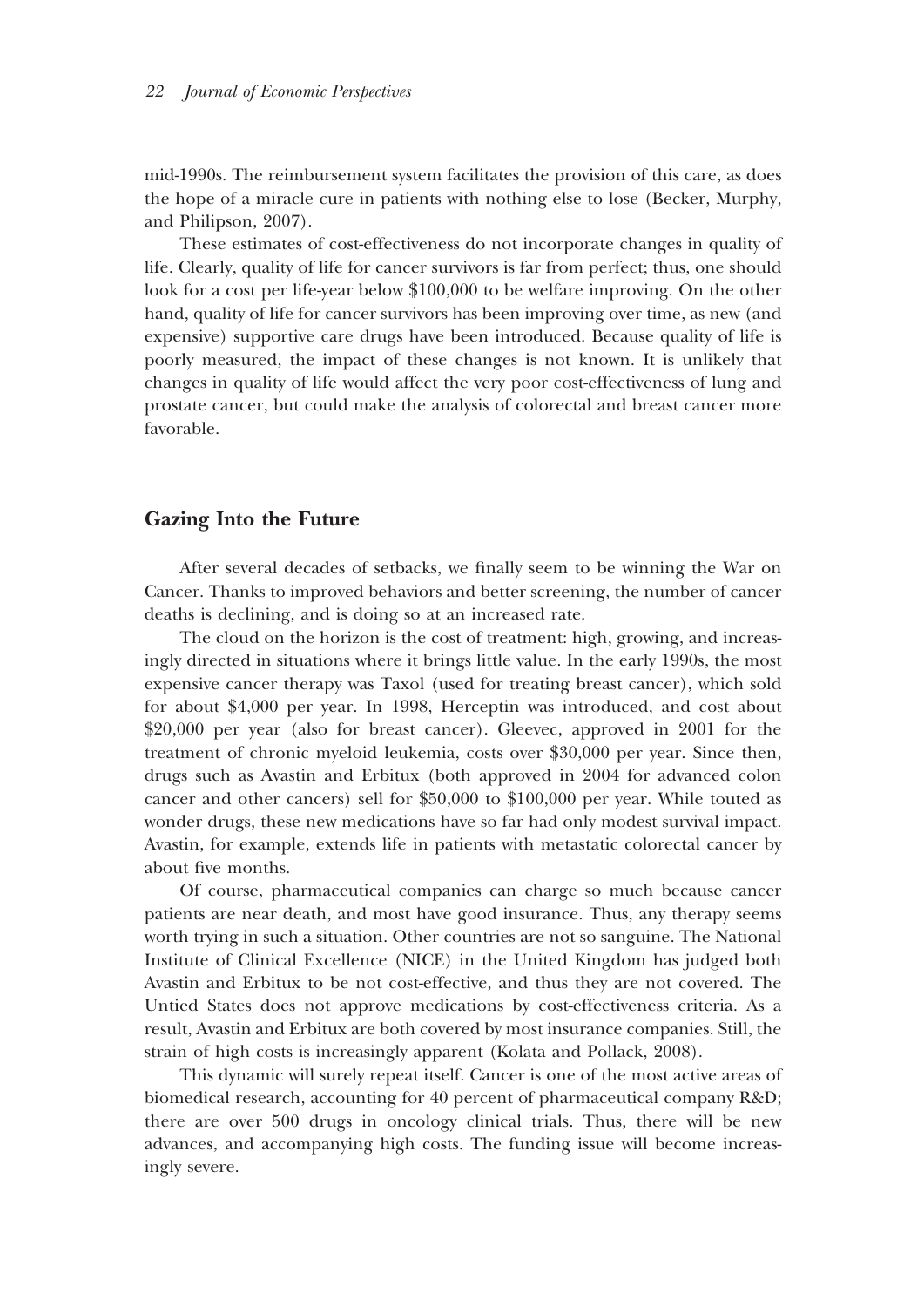But the cancer dynamic will involve more than this. Many of the new, expensive drugs are tested first in metastatic settings because that is where clinical trials are easiest to conduct. Only later are tests done in non-metastatic cases. It is possible—even likely—that the effectiveness of new medications will be greater in non-metastatic settings. Since prices rarely rise after subsequent approvals (one reason why the drugs are priced so high in the metastatic setting), the costeffectiveness profile of cancer care could improve over time.

In addition, research is likely to help tailor medications to particular patients. Cancer therapy traditionally involved a one-size-fits-all approach: all patients with a given tumor type and stage were recommended to receive the same treatment. Scientific advances have increasingly refined the effective population for some therapies, however. For example, the drug Herceptin has been shown to be effective in women with some, but not all breast cancers, and is now recommended for only those women. The impact of subgroup, or even individualized, therapy is complex. The number of patients taking each medication will fall, limiting spending, although prices might increase given the tailored effectiveness. Because prices are already high, however, the price increase may be limited, and the costeffectiveness of care could thus improve.

Screening and prevention are sure to change as well. Advances over time have improved imaging quality (see Haus, 2002, for mammography quality), and these will surely continue. An equally big issue in screening is getting people to be screened regularly. Only two-thirds of women in 2005 had had a mammogram in the previous two years, a slight reduction from the value in 2000 (Breen et al., 2007). Colonoscopy screening is even lower. Price, inconvenience, and other factors limit the frequency of screening. If the amount that consumers have to pay for care increases or if inconvenience rises, screening rates could decline. Conversely, a reorientation of the medical system to focus on prevention and care management could lead to more regular screening.

Some of the biggest possibilities in cancer control are with prevention. Smoking rates have declined over time, although that trend may be leveling off. Obesity rates have increased markedly. Public or private interventions that continue the reduction in tobacco use and reduce the increase in obesity would have enormous impact on tobacco-related cancers, colorectal cancer, and cancers of other sites.

New medical techniques are also being developed for prevention. The recently introduced vaccine for cervical cancer is one example of medically-oriented prevention. More expensive, and intensive, prevention efforts include prophylactic chemotherapy or mastectomy for women at high risk of breast cancer. Because of the high cost of cancer treatment, cervical cancer vaccination is very cost-effective (Elbasha, Dasbach, and Insinga, 2007), as is prophylactic treatment for breast cancer in high-risk women (Anderson et al., 2006).

Whether the United States will reach the goal of halving cancer deaths, or reducing cancer to just another chronic condition, cannot be foretold. The tools are in place for significant advances in fighting cancer. Whether they will be used effectively is the major question in cancer care, as it is in all of medicine.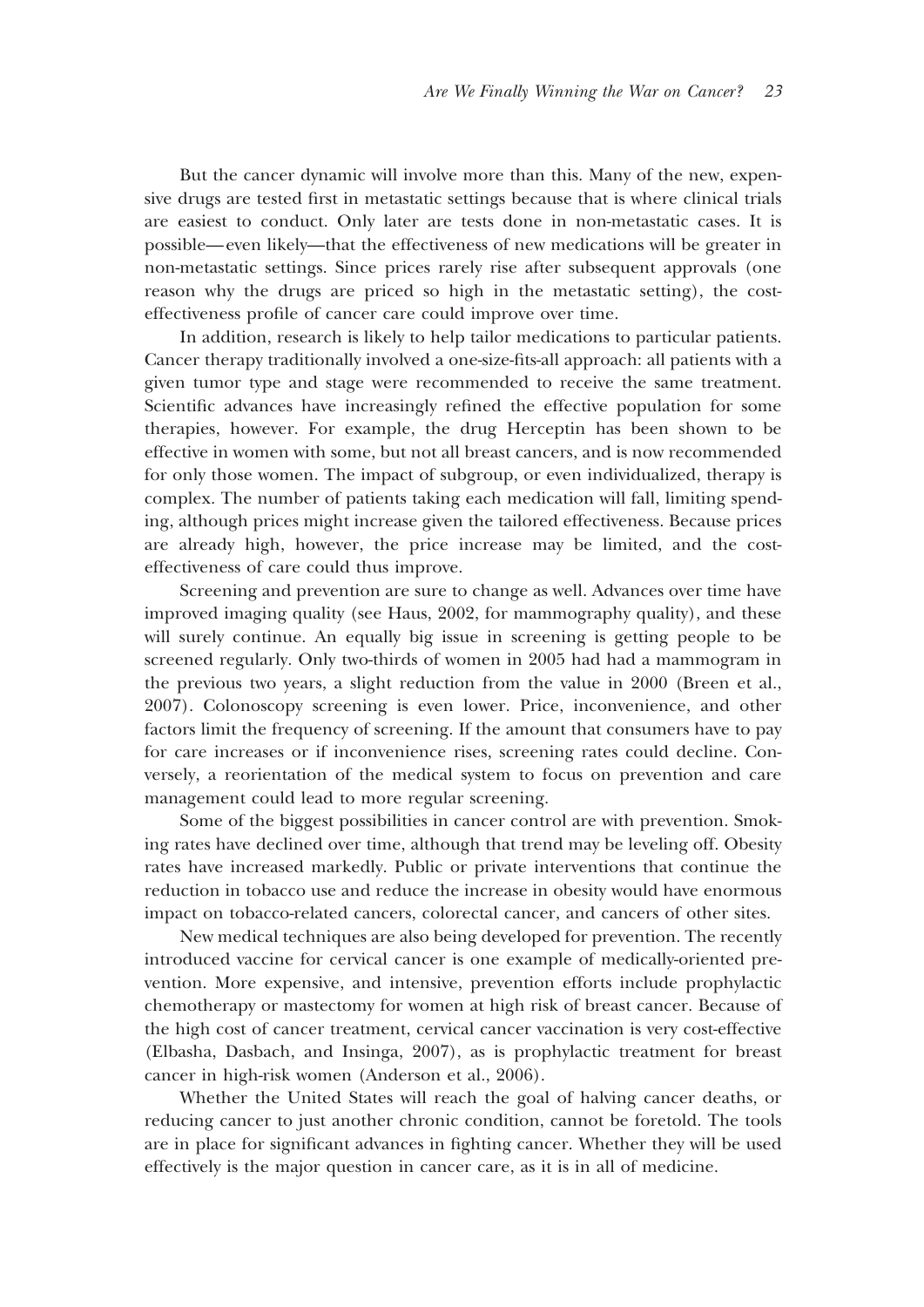y *I am grateful to Martin Brown, Graham Colditz, Nancy Keating, Mary Beth Landrum, Jonathan Skinner, Jane Weeks, and the editors of the Journal for helpful comments, and to the National Institutes on Aging for research support.*

#### **References**

**American Cancer Society Board of Directors.** 1996. *ACS Challenge Goals for U.S. Cancer Mortality for the Year 2015.* Proceedings of the Board of Directors. Atlanta, GA: American Cancer Society.

**Anderson, Kristin, Judith S. Jacobson, Daniel F. Heitjan, Joshua Graff Zivin, Dawn Hershman, Alfred I. Neugut, and Victor R. Grann.** 2006. "Cost-effectiveness of Preventive Strategies for Women with a BRCA1 or a BRCA2 Mutation." *Annals of Internal Medicine*, March 21, 144(6): 397–406.

**Bailar, John C., III, and Heather L. Gornik.** 1997. "Cancer Undefeated." *New England Journal of Medicine,* May 29, 336(22): 1569–74.

**Bailar John C., III, and Elaine M. Smith.** 1986. "Progress against Cancer?" *New England Journal of Medicine*, May 8, 314(19): 1226–32.

**Becker, Gary, Kevin Murphy, and Tomas Philipson.** 2007. "The Value of Life Near Its End and Terminal Care." NBER Working Paper 13333.

**Berry, Donald A., Kathleen A. Cronin, Sylvia K. Plevritis, Dennis G. Fryback, Lauren Clarke, Marvin Zelen, Jeanne S. Mandelblatt, Andrei Y. Yakovlev, Dik F. Habbema, and Eric J. Feuer (for the Cancer Intervention and Surveillance Modeling Network Collaborators).** 2005. "Effect of Screening and Adjuvant Therapy on Mortality from Breast Cancer." *New England Journal of Medicine,* October 27, 353(17): 1784–92.

**Breen, Nancy, Kathleen A. Cronin, Helen I. Meissner, Stephen H. Taplin, Florence K. Tangka, Jasmin A. Tiro, and Timothy S. McNeel.**

[2](http://pubs.aeaweb.org/action/showLinks?pmid=17503429&crossref=10.1002%2Fcncr.22723&citationId=p_10)007. "Reported Drop in Mammography: Is This a Cause for Concern?" *Cancer*, 109(12): 2405–9.

**Breslow, N. et al.** 1977. "Latent Carcinoma of Prostate at Autopsy in Seven Areas." Collaborative study organized by the International Agency for Research on Cancer, Lyons, France. *International Journal of Cancer*, November 15, 20(5): 680–88.

**Colditz, Graham A., Kristi A. Atwood, Karen Emmons, Richard R. Monson, Walter C. Willett, Dimitrious Trichopoulos, and David J. Hunter (for the Risk Index Working Group, Harvard Center for Cancer Prevention).** 2000. "Harvard Report on Cancer Prevention. Volume 4: Harvard Cancer Risk Index." *Cancer Causes and Control*, 11(6): 477–88.

**Coley, Christopher M., Michael J. Barry, Craig Fleming, Marianne C. Fahs, and Albert G. Mulley.** 1997. "Early Detection of Prostate Cancer. Part II: Estimating the Risks, Benefits, and Costs." *Annals of Internal Medicine*, March 15, 126(6): 468–79.

**[C](http://pubs.aeaweb.org/action/showLinks?pmid=870171&crossref=10.1002%2F1097-0142%28197705%2939%3A5%3C2258%3A%3AAID-CNCR2820390545%3E3.0.CO%3B2-S&citationId=p_14)orrea, Pelayo, Jack P. Strong, Arthur Reif, and William D. Johnson**. 1977. "The Epidemiology of Colorectal Polyps: Prevalence in New Orleans and International Comparisons." *Cancer*, May, 39(5): 2258–64.

**Cutler, David M.** 2004. *Your Money or Your Life*. New York, Oxford University Press.

**Earle, Craig C., Bridget A. Neville, Mary Beth Landrum, John Z. Ayanian, Susan D. Block, and Jane C. Weeks.** 2004. "Trends in the Aggressiveness of Cancer Care Near the End of Life." *Journal of Clinical Oncology*, January 15, 22(2): 315–21.

**[E](http://pubs.aeaweb.org/action/showLinks?pmid=17370513&crossref=10.3201%2Feid1301.060438&citationId=p_17)lbasha, Elamin H., Erik J. Dasbach, and Ralph P. Insinga.** 2007. "Model for Assessing Human Papillomavirus Vaccination Strategies." *Emerging Infectious Diseases*, January, 13(1): 28– 41.

**Elmore, Joann G., Mary B. Barton, Victoria M. Moceri, Sarah Polk, Philip J. Arena, and Suzanne W. Fletcher.** 1998. "Ten-Year Risk of False Positive Screening Mammograms and Clinical Breast Examinations." *New England Journal of Medicine*, April 16, 338(16): 1089–96.

**[E](http://pubs.aeaweb.org/action/showLinks?pmid=18027095&crossref=10.1007%2Fs10552-007-9083-8&citationId=p_19)tzioni, Ruth, Alex Tsodikov, Angela Mariotto, Aniko Szabo, Seth Falcon, Jake Wegelin, Dante diTommaso, Kent Karnofski, Roman Gu-**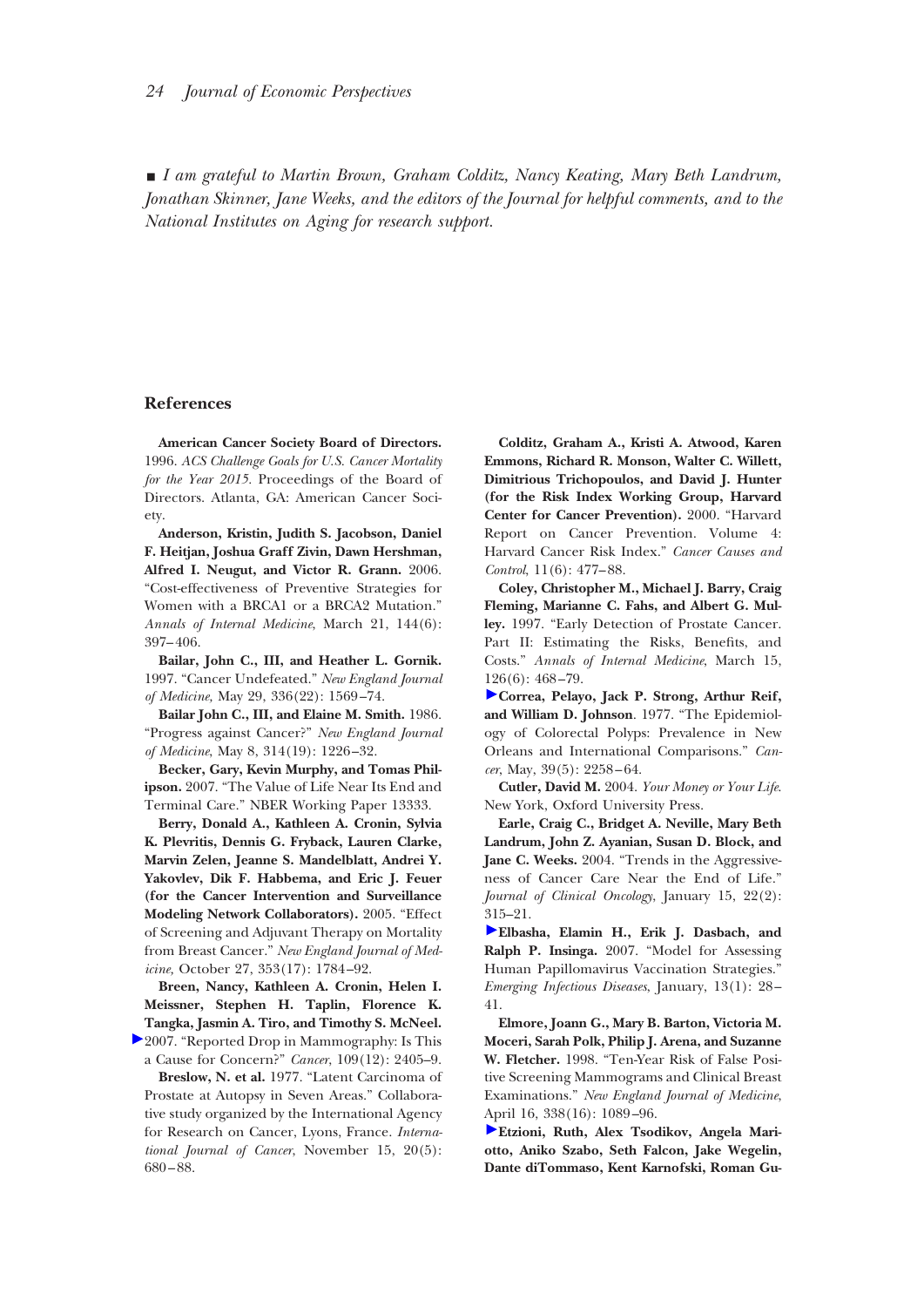**lati, David F. Penson, and Eric Feuer.** 2008. "Quantifying the Role of PSA Screening in the US Prostate Cancer Mortality Decline." *Cancer Causes and Control*, March, 19(2): 175–181.

**Feuer, Eric J., Ray M. Merrill, and Benjamin F. Hankey.** 1999. "Cancer Surveillance Series: Interpreting Trends in Prostate Cancer—Part II: Cause of Death Misclassification and the Recent Rise and Fall in Prostate Cancer Mortality." *Journal of the National Cancer Institute*, June 16, 91(12): 1025–32.

**Gold, Marshe R., Joanna E. Siegel, Louse B. Russell, and Milton C. Weinstein, eds.** 1996. *Costeffectiveness in Health and Medicine*. New York: Oxford University Press.

**Harris, Russell P., and Kathleen N. Lohr.** 2002. "Screening for Prostate Cancer: An Update of the Evidence for the U.S. Preventive Services Task Force." 2002. *Annals of Internal Medicine*, December 3, 137(11): 917–29.

**Haus, Arthur G.** 2002. "Historical Technical Developments in Mammography." *Technology in Cancer Research and Treatment*, April 2(1): 119– 26.

**Holford, Theodore R., Zhongxin Zhang, Tongzhang Zheng, and Lisa A. McKay.** 1998. "A Model for the Effect of Cigarette Smoking on Lung Cancer Incidence in Connecticut." *Statistics in Medicine*, 5(6): 565–80.

**[H](http://pubs.aeaweb.org/action/showLinks?crossref=10.1111%2Fj.1468-0262.2006.00722.x&citationId=p_26)onore´, Bo, and Adriana Llera-Muney.** 2006. "Bounds in Competing Risk Models and the War on Cancer." Econometrica, 74(6): 1675–98.

**[H](http://pubs.aeaweb.org/action/showLinks?pmid=5245830&crossref=10.1111%2Fj.1445-2197.1971.tb05161.x&citationId=p_27)ughes, L. E.** 1968. "The Incidence of Benign and Malignant Neoplasms of the Colon and Rectum: A Postmortem Study." *Australia and New Zealand Journal of Surgery*, August, 38(1): 30–35.

**Kessler, Larry G., Eric J. Feuer, and Martin L. Brown.** "Projections of the Breast Cancer Burden to American Women: 1990–2000." 1991. *Preventive Medicine*, 20(1): 170–82.

**Knudsen, Amy Bird.** 2005. "Explaining Secular Trends in Colorectal Cancer Incidence and Mortality with an Empirically-Calibrated Microsimulation Model." Ph.D dissertation, Harvard University.

**Kolata, Gina, and Andrew Pollack.** 2008. "In Costly Cancer Drug, Hope and a Dilemma." *New York Times*, July 6, p. A1.

**[L](http://pubs.aeaweb.org/action/showLinks?crossref=10.1162%2F003355397555253&citationId=p_31)aibson, David.** 1997. "Golden Eggs and Hyperbolic Discounting." *Quarterly Journal of Economics*, May, 112(2): 443–77.

**Lindfors, Karen K., and C. John Rosenquist.** 1995. "The Cost-effectiveness of Mammographic Screening Strategies." *JAMA: Journal of the American Medical Association*, September 20, 274(11): 811–14.

**Mahadevia, Parthiv J., Lee A. Fleisher, Kevin**

**D. Frick, John Eng, Steven N. Goodman, and Neil R. Powe.** 2003. "Lung Cancer Screening and Helical Computed Tomography in Older Adult Smokers: A Decision and Cost-effectiveness Analysis." *JAMA: Journal of the American Medical Association*, January 15, 289(3): 313–22.

**Murphy, Kevin M., and Robert H. Topel.** "The Value of Health and Longevity." *Journal of Political Economy*, 2006, 114(5): 871–904.

**National Cancer Institute.** 2007. *Cancer Trends Progress Report—2007 Update*, http://progressreport. cancer.gov/index.asp.

**National Institutes of Health.** 2008. *The NIH Almanac*, 2008. http://www.nih.gov/about/ almanac/about.htm.

**Pignone, Michael, Somnath Saha, Tom Hoerger, and Jeanne Mandelblatt.** 2002. "Cost-Effectiveness of Colorectal Cancer Screening: A Systematic Review for the U.S. Preventive Services Task Force." *Annals of Internal Medicine*, July [16,](http://pubs.aeaweb.org/action/showLinks?pmid=445371&crossref=10.1002%2F1097-0142%28197905%2943%3A5%3C1847%3A%3AAID-CNCR2820430538%3E3.0.CO%3B2-L&citationId=p_39) 137(2): 96–104.

**Rickert, Robert R., Oscar Auerbach, Lawrence Garfinkel, E. Cuyler Hammond, and Julio M. Frasca.** 1979. "Adenomatous Lesions of the Large Bowel: An Autopsy Survey." *Cancer,* May, 43(5): 1847–57.

**Ries L. A. G, et al. (eds).** 2007. "SEER Cancer Statistics Review, 1975–2004." Bethseda, MD: National Cancer Institute. http://seer.cancer.gov/ csr/1975\_2004/.

**[R](http://pubs.aeaweb.org/action/showLinks?pmid=7637404&crossref=10.1097%2F00005650-199508000-00007&citationId=p_41)iley, Gerald F., Arnold L. Potosky, James D. Lubitz, and Larry G. Kessler.** 1995. "Medicare Payments from Diagnosis to Death for Elderly Cancer Patients by Stage at Diagnosis." *Medical Care*, May, 33(8): 828–41.

**Santoni, Pamela, and Thomas Foster.** 2007. "Zero Sum Game." *Oncology Business Review*, November 2007, pp. 12–17.

**[S](http://pubs.aeaweb.org/action/showLinks?pmid=9184501&crossref=10.2105%2FAJPH.87.5.755&citationId=p_43)choenbaum, Michael.** 1997. "Do Smokers Understand the Mortality Effects of Smoking? Evidence from the Health and Retirement Survey." *American Journal of Public Health,* May, 87(5): 755–59.

**Stout, Natasha K., Marjorie A. Rosenberg, Amy Trentham-Dietz, Maureen A. Smith, Stephen M. Robinson, Dennis G. Fryback.** 2006. "Retrospective Cost-effectiveness Analysis of Screening Mammography." *Journal of the National Cancer Institute,* June 7, 98(11): 774–82.

**U.S. Preventive Services Task Force.** 2004. "Lung Cancer Screening: Recommendation Statement." *Annals of Internal Medicine,* May 4, 140(9): 738–39.

**Viscusi, W. Kip.** 1992. *Smoking: Making the Risky Decision*. New York: Oxford University Press.

**Vogelaar, Iris, Marjolein van Ballegooijen, Deborah Schrag, Rob Boer, Sidney J. Winawer, J.**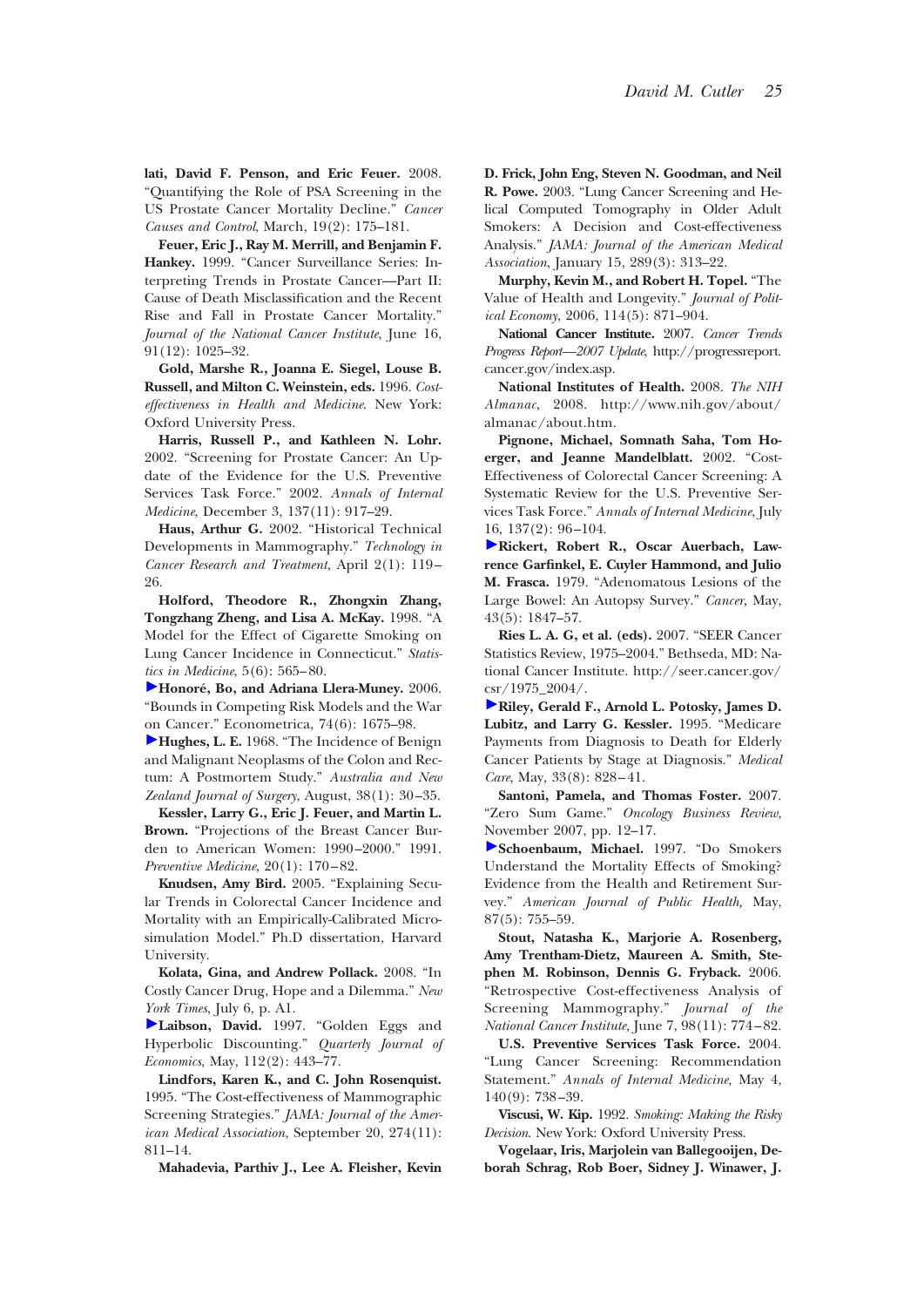**Dik F. Habbema, and Ann G. Zauber.** 2006. "How Much Can Current Interventions Reduce Colorectal Cancer Mortality in the U.S.? Mortality Projections for Scenarios of Risk Factor Modification, Screening, and Treatment." *Cancer*, October 1, 107(7): 1624–33.

**von Eschenbach, Andrew.** 2005. "Keynote Speech: Progress with a Purpose." *Cancer*, December 15, 104(S12): 2903–4.

**Welch, H. Gilbert, and William C. Black.** 1999. "Using Autopsy Series to Estimate the Disease 'Reservoir' for Ductal Carcinoma in Situ of the

Breast: How Much More Breast Cancer Can We Find?" *Annals of Internal Medicine*, December 1, 127(11): 1023–8.

**[W](http://pubs.aeaweb.org/action/showLinks?pmid=7117903&crossref=10.1136%2Fgut.23.10.835&citationId=p_50)illiams, A. R., B. A. W. Balasooriy, and D. W. Day.** 1982. "Polyps and Cancer of the Large Bowel: A Necropsy Study in Liverpool." *Gut,* October, 23(10): 835–42.

**[W](http://pubs.aeaweb.org/action/showLinks?pmid=17955504&crossref=10.1002%2Fcncr.23058&citationId=p_51)oodward, Rebecca M., Martin L. Brown, Susan T. Stewart, Kathleen A. Cronin, and David M. Cutler.** 2007. "The Value of Medical Interventions for Lung Cancer in the Ederly." *Cancer*, December, 110(11): 2511–18.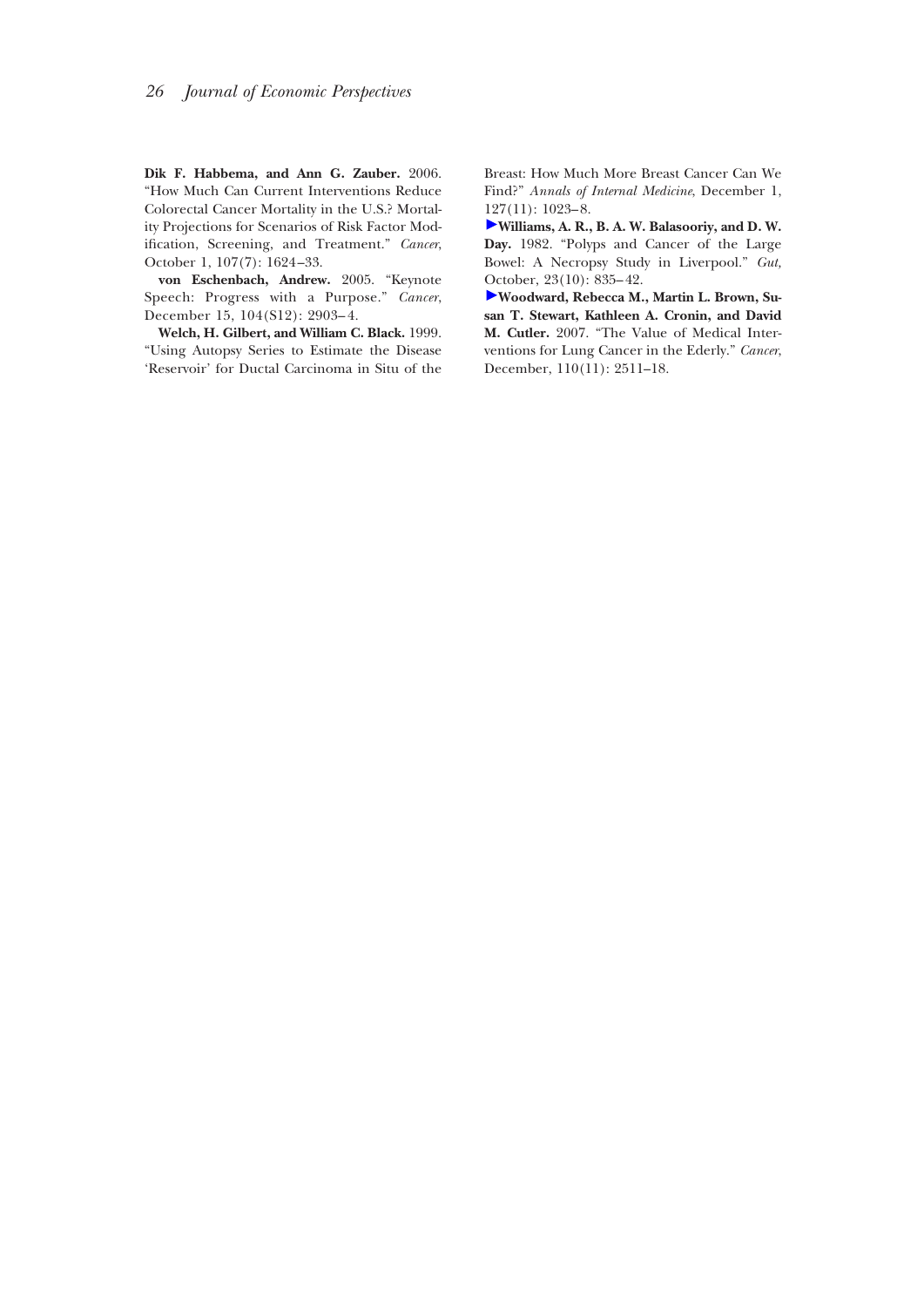#### **This article has been cited by:**

- 1. Xin Yang, Hai-Yang Liao, Hai-Hong Zhang. 2022. Roles of MET in human cancer. *Clinica Chimica Acta* **525**, 69-83. [\[Crossref](https://doi.org/10.1016/j.cca.2021.12.017)]
- 2. Biswajit Mukherjee, Ashique Al Hoque, Apala Chakraborty, Samrat Chakraborty, Lopamudra Dutta, Debasmita Dutta, Soumyabrata Banerjee, Moumita Dhara, R. Manasa Deepa. Recent developments in cancer vaccines 29-75. [\[Crossref](https://doi.org/10.1016/B978-0-12-823686-4.00018-5)]
- 3. Young-Joon Surh. 2021. The 50-Year War on Cancer Revisited: Should We Continue to Fight the Enemy Within?. *Journal of Cancer Prevention* **26**:4, 219-223. [[Crossref\]](https://doi.org/10.15430/JCP.2021.26.4.219)
- 4. Norman Bannenberg, Oddvar Førland, Tor Iversen, Martin Karlsson, Henning Øien. 2021. Preventive Home Visits. *American Journal of Health Economics* **7**:4, 457-496. [[Crossref\]](https://doi.org/10.1086/714988)
- 5. Marianne P. Bitler, Christopher S. Carpenter, Danea Horn. 2021. Effects of the Colorectal Cancer Control Program. *Health Economics* **30**:11, 2667-2685. [\[Crossref](https://doi.org/10.1002/hec.4397)]
- 6.Dongwoo Kim. 2021. Partially identifying competing risks models: An application to the war on cancer. *Journal of Econometrics* **65**. . [[Crossref\]](https://doi.org/10.1016/j.jeconom.2021.07.007)
- 7. Mark Esposito, Shridar Ganesan, Yibin Kang. 2021. Emerging strategies for treating metastasis. *Nature Cancer* **2**:3, 258-270. [[Crossref\]](https://doi.org/10.1038/s43018-021-00181-0)
- 8. Viorela Diaconu, Nadine Ouellette, Robert Bourbeau. 2020. Modal lifespan and disparity at older ages by leading causes of death: a Canada-U.S. comparison. *Journal of Population Research* **37**:4, 323-344. [\[Crossref](https://doi.org/10.1007/s12546-020-09247-9)]
- 9. Liran Einav, Amy Finkelstein, Tamar Oostrom, Abigail Ostriker, Heidi Williams. 2020. Screening and Selection: The Case of Mammograms. *American Economic Review* **110**:12, 3836-3870. [[Abstract\]](https://doi.org/10.1257/aer.20191191) [\[View](http://pubs.aeaweb.org/doi/pdf/10.1257/aer.20191191) [PDF article\]](http://pubs.aeaweb.org/doi/pdf/10.1257/aer.20191191) [[PDF with links\]](http://pubs.aeaweb.org/doi/pdfplus/10.1257/aer.20191191)
- 10. Marco Bertoni, Luca Corazzini, Silvana Robone. 2020. The Good Outcome of Bad News. *American Journal of Health Economics* **6**:3, 372-409. [[Crossref\]](https://doi.org/10.1086/708930)
- 11. Thomas C. Buchmueller, Léontine Goldzahl. 2018. The effect of organized breast cancer screening on mammography use: Evidence from France. *Health Economics* **27**:12, 1963-1980. [[Crossref\]](https://doi.org/10.1002/hec.3813)
- 12. Xianhua Zhong, Dan Li, Wei Du, Mengqiu Yan, You Wang, Danqun Huo, Changjun Hou. 2018. Rapid recognition of volatile organic compounds with colorimetric sensor arrays for lung cancer screening. *Analytical and Bioanalytical Chemistry* **410**:16, 3671-3681. [\[Crossref](https://doi.org/10.1007/s00216-018-0948-3)]
- 13. Zhunan Jia, Hui Zhang, Choon Nam Ong, Abhijeet Patra, Yonghai Lu, Chwee Teck Lim, Thirumalai Venkatesan. 2018. Detection of Lung Cancer: Concomitant Volatile Organic Compounds and Metabolomic Profiling of Six Cancer Cell Lines of Different Histological Origins. *ACS Omega* **3**:5, 5131-5140. [[Crossref\]](https://doi.org/10.1021/acsomega.7b02035)
- 14. Eskil Heinesen, Susumu Imai, Shiko Maruyama. 2018. Employment, job skills and occupational mobility of cancer survivors. *Journal of Health Economics* **58**, 151-175. [\[Crossref](https://doi.org/10.1016/j.jhealeco.2018.01.006)]
- 15. Eskil Heinesen, Christophe Kolodziejczyk, Jacob Ladenburg, Ingelise Andersen, Karsten Thielen. 2017. Return to work after cancer and pre-cancer job dissatisfaction. *Applied Economics* **49**:49, 4982-4998. [\[Crossref](https://doi.org/10.1080/00036846.2017.1296555)]
- 16. J.-Matthias Graf von der Schulenburg, Frédéric Pauer. 2017. Rare cancers—Rarity as a cost and value argument. *Journal of Cancer Policy* **11**, 54-59. [\[Crossref](https://doi.org/10.1016/j.jcpo.2016.09.004)]
- 17. Thomas Barnay, Emmanuel Duguet, Christine Le Clainche. 2017. The Effects of Breast Cancer on Individual Labour Market Outcomes: An Evaluation from an Administrative Panel. *SSRN Electronic Journal* . [\[Crossref](https://doi.org/10.2139/ssrn.3008514)]
- 18. Marianne P. Bitler, Christopher S. Carpenter. 2016. Health Insurance Mandates, Mammography, and Breast Cancer Diagnoses. *American Economic Journal: Economic Policy* **8**:3, 39-68. [[Abstract\]](https://doi.org/10.1257/pol.20120298) [[View PDF](http://pubs.aeaweb.org/doi/pdf/10.1257/pol.20120298) [article](http://pubs.aeaweb.org/doi/pdf/10.1257/pol.20120298)] [\[PDF with links](http://pubs.aeaweb.org/doi/pdfplus/10.1257/pol.20120298)]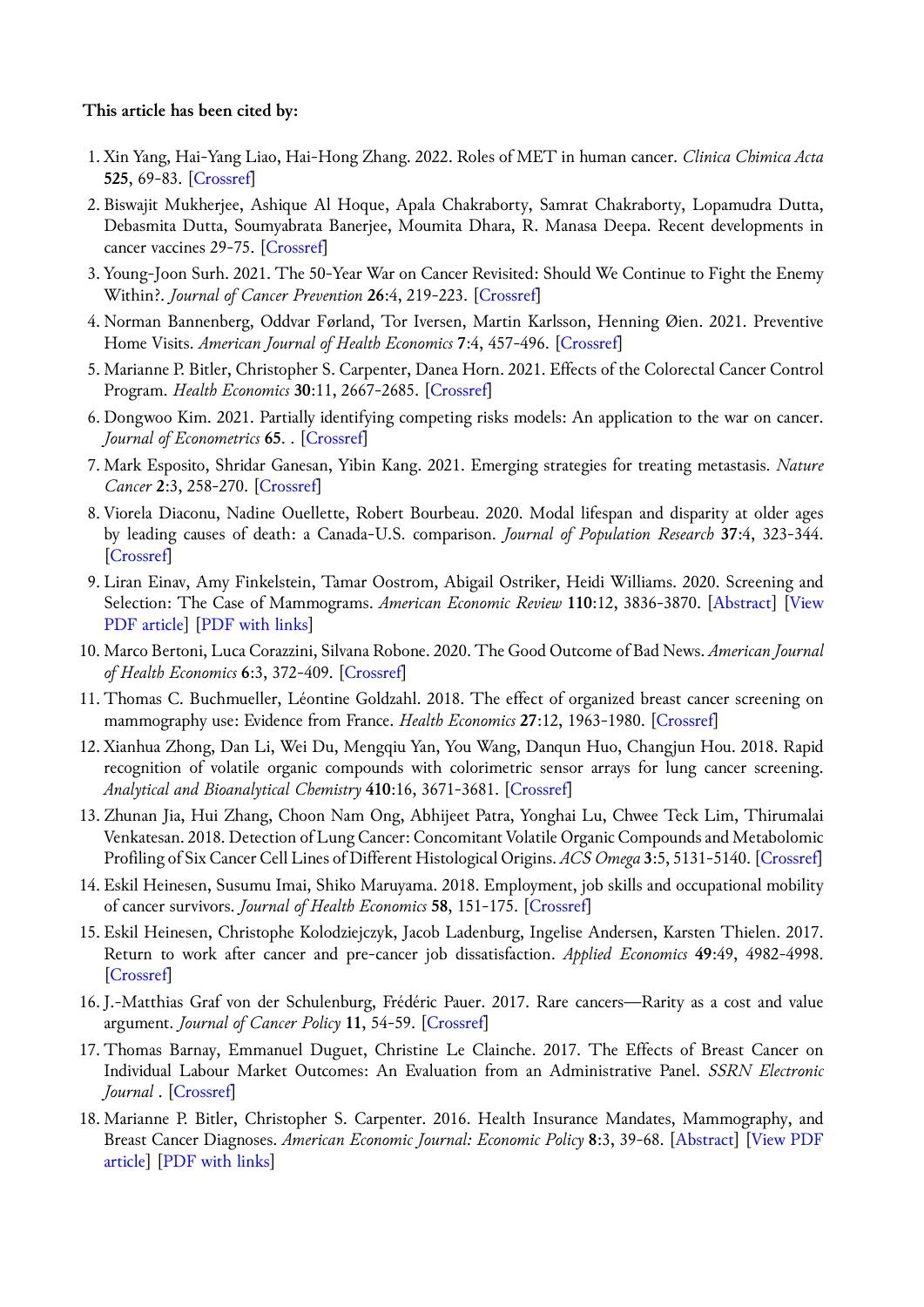- 19. Thomas A. Mroz, Gabriel Picone, Frank Sloan, Arseniy P. Yashkin. 2016. SCREENING FOR A CHRONIC DISEASE: A MULTIPLE STAGE DURATION MODEL WITH PARTIAL OBSERVABILITY. *International Economic Review* **57**:3, 915-934. [\[Crossref](https://doi.org/10.1111/iere.12180)]
- 20. Ity Shurtz, Amnon Brzezinski, Ayala Frumkin. 2016. The impact of financing of screening tests on utilization and outcomes: The case of amniocentesis. *Journal of Health Economics* **48**, 61-73. [[Crossref](https://doi.org/10.1016/j.jhealeco.2016.02.001)]
- 21. Seth A. Seabury, Dana P. Goldman, Charu N. Gupta, Zeba M. Khan, Amitabh Chandra, Tomas J. Philipson, Darius N. Lakdawalla. 2016. Quantifying Gains in the War on Cancer Due to Improved Treatment and Earlier Detection. *Forum for Health Economics and Policy* **19**:1, 141-156. [[Crossref\]](https://doi.org/10.1515/fhep-2015-0028)
- 22. Srikanth Kadiyala, Erin Strumpf. 2016. How Effective is Population-Based Cancer Screening? Regression Discontinuity Estimates from the US Guideline Screening Initiation Ages. *Forum for Health Economics and Policy* **19**:1, 87-139. [\[Crossref](https://doi.org/10.1515/fhep-2014-0014)]
- 23. Christophe Kolodziejczyk, Eskil Heinesen. 2016. Labour market participation after breast cancer for employees from the private and public sectors: Educational and sector gradients in the effect of cancer. *Economics & Human Biology* **21**, 33-55. [\[Crossref](https://doi.org/10.1016/j.ehb.2015.12.002)]
- 24.Daniel Howdon, Andrew M. Jones. 2015. A discrete latent factor model for smoking, cancer and mortality. *Economics & Human Biology* **18**, 57-73. [\[Crossref](https://doi.org/10.1016/j.ehb.2015.03.004)]
- 25. Christopher J. Ruhm. 2015. Recessions, healthy no more?. *Journal of Health Economics* **42**, 17-28. [\[Crossref](https://doi.org/10.1016/j.jhealeco.2015.03.004)]
- 26. Nabanita Datta Gupta, Kristin J. Kleinjans, Mona Larsen. 2015. The effect of a severe health shock on work behavior: Evidence from different health care regimes. *Social Science & Medicine* **136-137**, 44-51. [\[Crossref](https://doi.org/10.1016/j.socscimed.2015.05.008)]
- 27. Travis Minor, Angela Lasher, Karl Klontz, Bradley Brown, Clark Nardinelli, David Zorn. 2015. The Per Case and Total Annual Costs of Foodborne Illness in the United States. *Risk Analysis* **35**:6, 1125-1139. [\[Crossref](https://doi.org/10.1111/risa.12316)]
- 28. Elizabeth M. Ashley, Clark Nardinelli, Rosemarie A. Lavaty. 2015. Estimating the Benefits of Public Health Policies that Reduce Harmful Consumption. *Health Economics* **24**:5, 617-624. [\[Crossref](https://doi.org/10.1002/hec.3040)]
- 29. . Conclusion 515-636. [\[Crossref](https://doi.org/10.1002/9781119120940.ch12)]
- 30. J.-Matthias Graf von der Schulenburg, Martin Frank. 2015. Rare is frequent and frequent is costly: rare diseases as a challenge for health care systems. *The European Journal of Health Economics* **16**:2, 113-118. [\[Crossref](https://doi.org/10.1007/s10198-014-0639-8)]
- 31. Samir Soneji, JaeWon Yang. 2015. New Analysis Reexamines The Value Of Cancer Care In The United States Compared To Western Europe. *Health Affairs* **34**:3, 390-397. [\[Crossref](https://doi.org/10.1377/hlthaff.2014.0174)]
- 32. Lawrence Jin, Don Kenkel, Feng Liu, Hua Wang. 2015. Retrospective and Prospective Benefit-Cost Analyses of U.S. Anti-Smoking Policies. *Journal of Benefit-Cost Analysis* **6**:1, 154-186. [\[Crossref](https://doi.org/10.1017/bca.2014.1)]
- 33. Sara B. Heller. 2014. Summer jobs reduce violence among disadvantaged youth. *Science* **346**:6214, 1219-1223. [[Crossref\]](https://doi.org/10.1126/science.1257809)
- 34. R. Thriumani, A. Zakaria, A.I. Jeffree, N.A. Hishamuddin, M.I. Omar, A.H. Adom, A.Y.M Shakaff, L.M Kamarudin, N. Yusuf, K.M. Helmy, Y.Z.H.Y. Hashim. A preliminary study on in-vitro lung cancer detection using E-nose technology 601-605. [[Crossref\]](https://doi.org/10.1109/ICCSCE.2014.7072789)
- 35. James Nonnemaker, Brian Rostron, Patricia Hall, Anna MacMonegle, Benjamin Apelberg. 2014. Mortality and Economic Costs From Regular Cigar Use in the United States, 2010. *American Journal of Public Health* **104**:9, e86-e91. [\[Crossref](https://doi.org/10.2105/AJPH.2014.301991)]
- 36. Eric J. Belasco, Gordon Gong, Barbara Pence, Ethan Wilkes. 2014. The Impact of Rural Health Care Accessibility on Cancer-Related Behaviors and Outcomes. *Applied Health Economics and Health Policy* **12**:4, 461-470. [\[Crossref\]](https://doi.org/10.1007/s40258-014-0099-4)
- 37. Peter Nakada, Chris Breaux, Mehrdad Honarkhah, Chris Hornsby, Dean Tolla, Rebecca Vessenes. 2014. The Fundamentals of Longevity Risk. *The Journal of Alternative Investments* **17**:1, 55-78. [\[Crossref](https://doi.org/10.3905/jai.2014.17.1.055)]